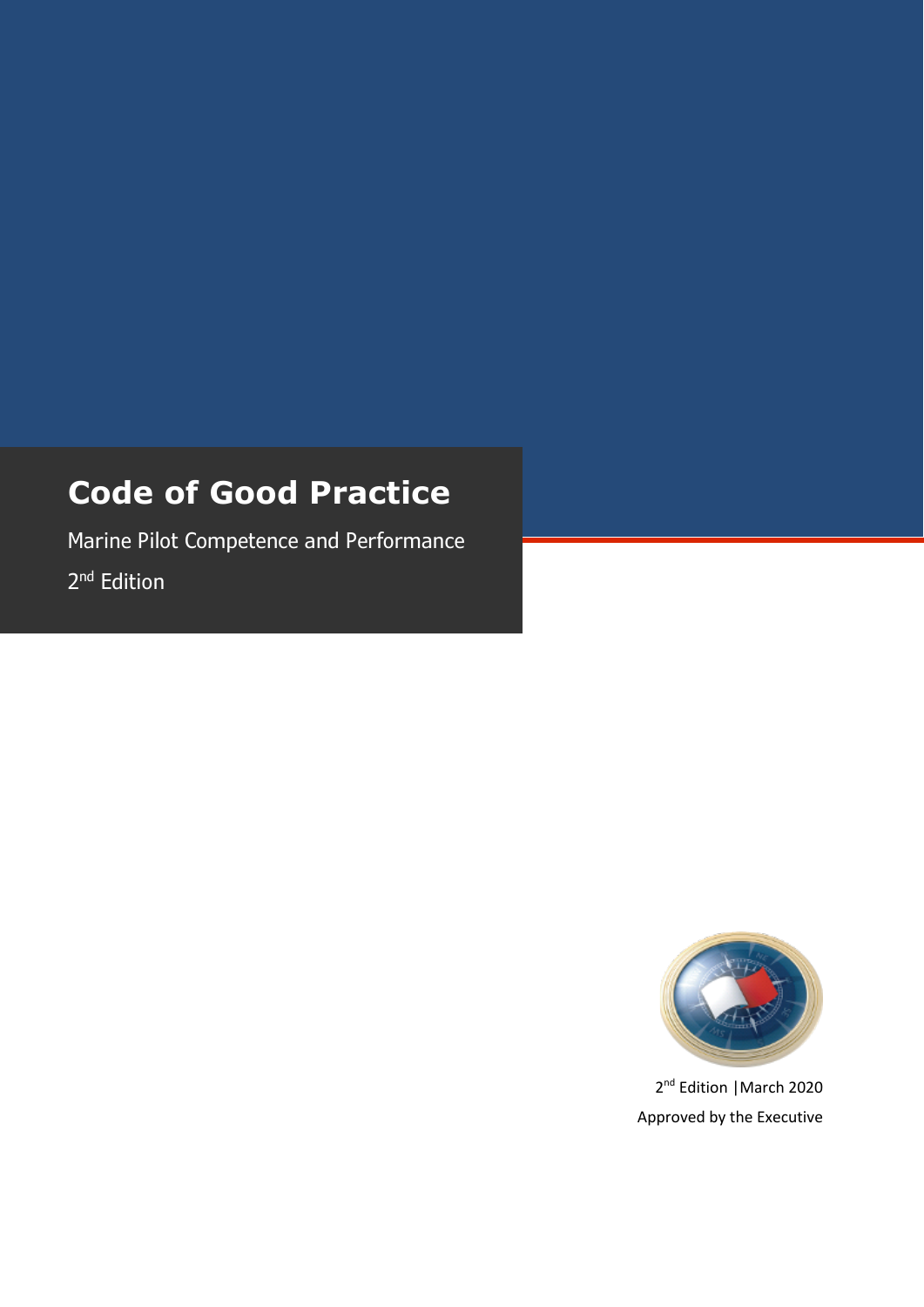Code of Good Practice – Marine Pilot Competence and Performance

2<sup>nd</sup> Edition, 2020 *1st Edition, 2009*

As approved by the Executive

Australasian Marine Pilots Institute Pty. Ltd C/- Level 2, 128-134 Crown Street, Wollongong, NSW, 2500 AUSTRALIA email: admin@ampi.org.au Internet: www.ampi.org.au

ABN 80 139 920 335

© Copyright 2020 by Australasian Marine Pilots Institute

This work is protected by copyright. It's use outside of the restricted limits of the copyright law is not permitted without the approval of the publisher and is a punishable offence.

This particularly applies to the copying and translating, as well as saving and processing in electronic systems. All rights reserved.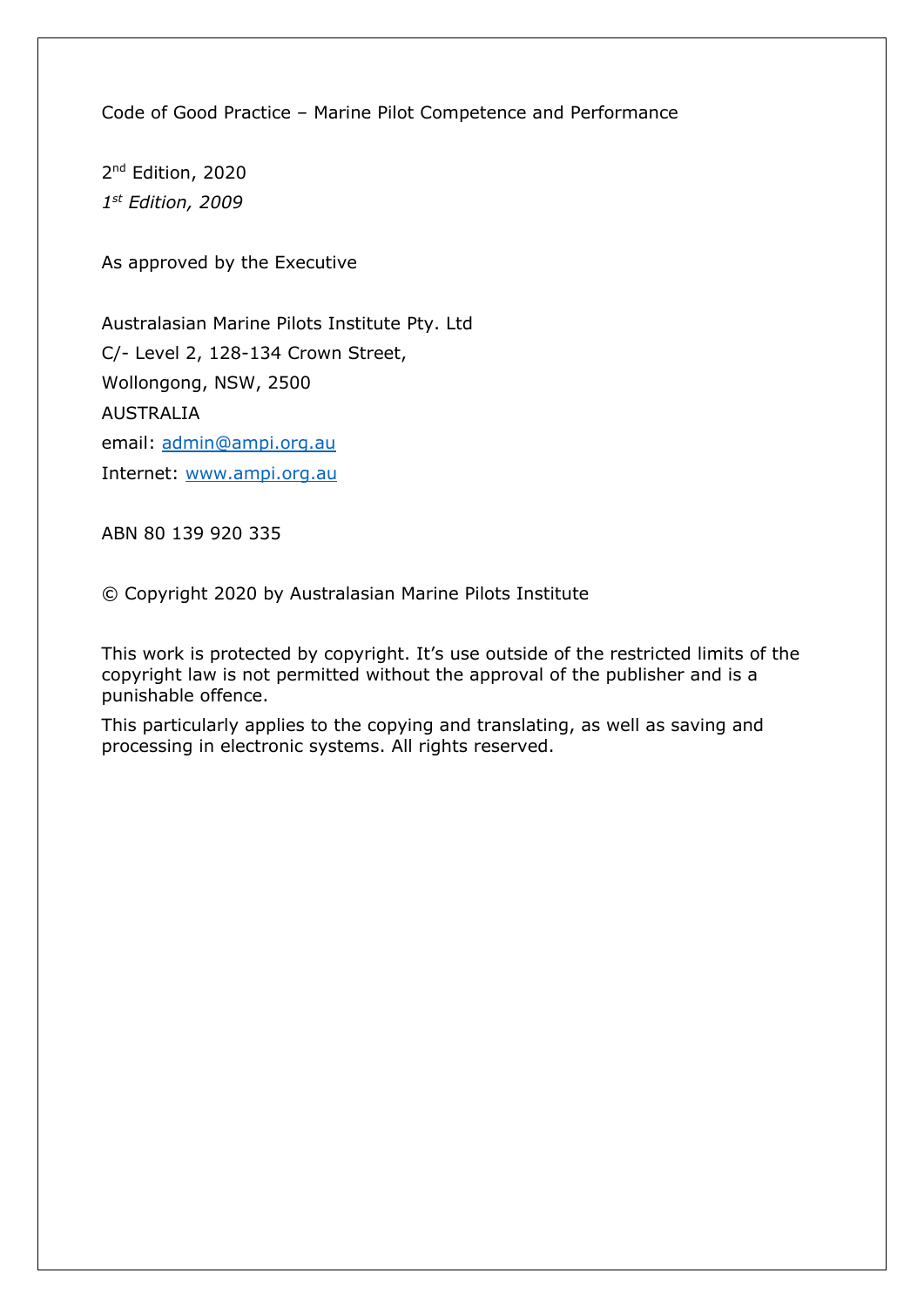# **Foreword**

AMPI is committed to ensuring the highest standard of safe and comprehensive pilotage service. We acknowledge the varied challenges for pilots today and the commitment of all pilots to lifelong learning and ongoing self-reflection on their practice and performance.

AMPI has identified the need to develop better processes for assessing the performance of marine pilots. The intent is to offer support and remediation to pilots where this is appropriate.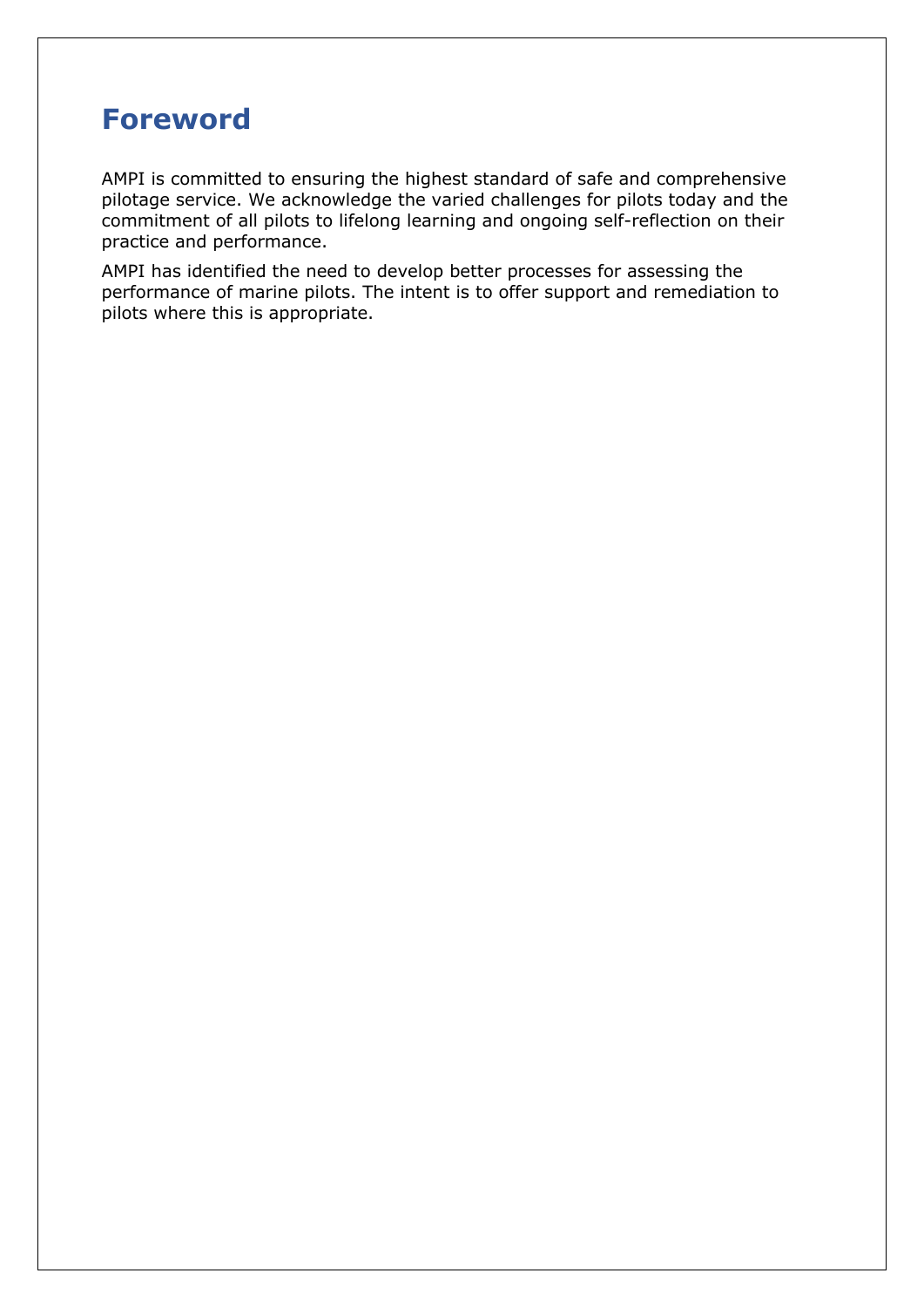# **Contents**

| 1.   |  |  |  |
|------|--|--|--|
| 1.1. |  |  |  |
| 1.2. |  |  |  |
| 1.3. |  |  |  |
| 2.   |  |  |  |
| 2.1. |  |  |  |
| 2.2. |  |  |  |
| 2.3. |  |  |  |
|      |  |  |  |
| 3.1. |  |  |  |
| 3.2. |  |  |  |
| 3.3. |  |  |  |
| 4.   |  |  |  |
| 4.1. |  |  |  |
| 4.2. |  |  |  |
| 4.3. |  |  |  |
| 5.   |  |  |  |
| 5.1. |  |  |  |
| 6.   |  |  |  |
| 6.1. |  |  |  |
| 6.2. |  |  |  |
| 6.3. |  |  |  |
| 7.   |  |  |  |
| 7.1. |  |  |  |
| 7.2. |  |  |  |
| 7.3. |  |  |  |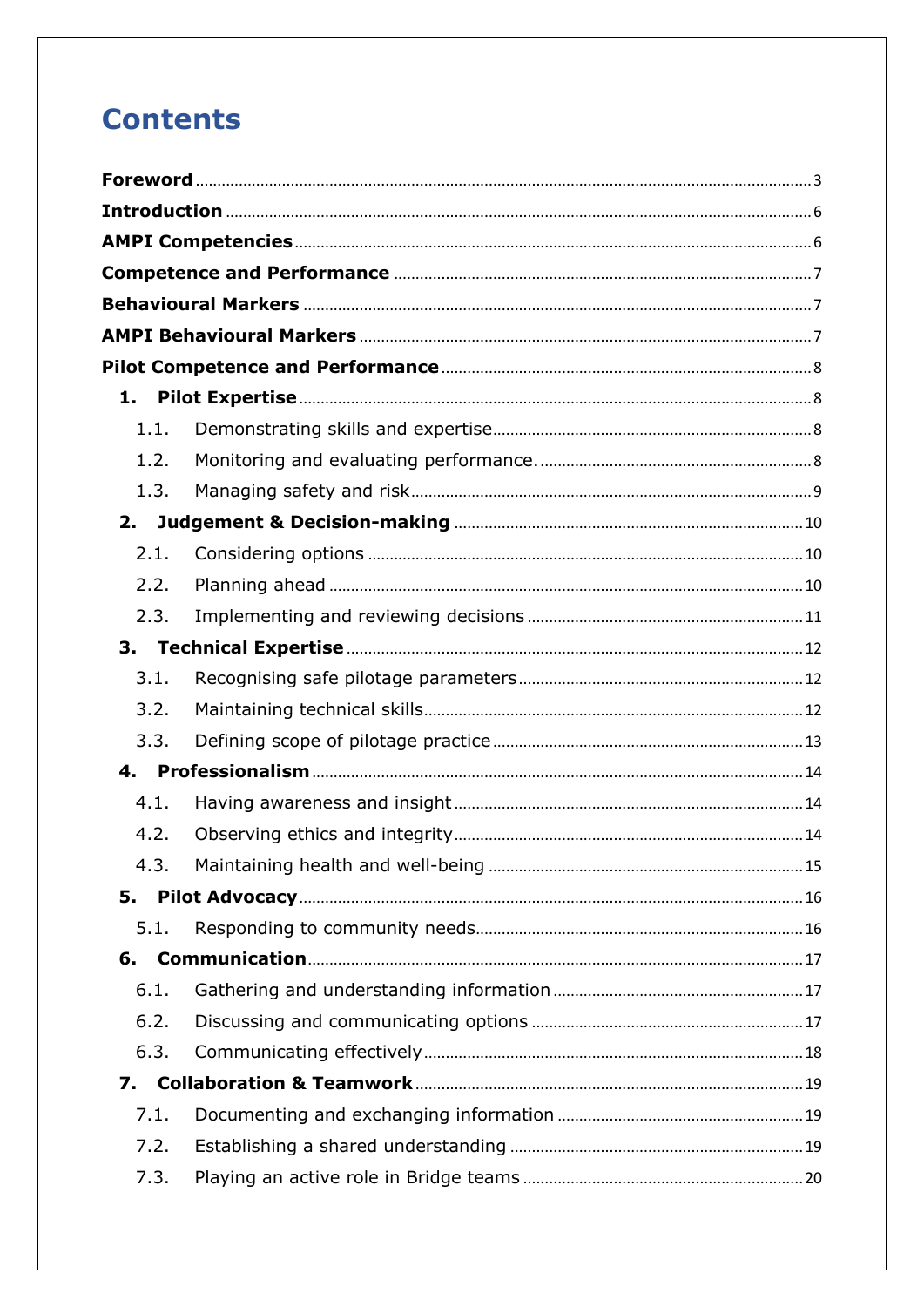|  | 8.1. |  |  |
|--|------|--|--|
|  | 8.2. |  |  |
|  | 8.3. |  |  |
|  |      |  |  |
|  | 9.1. |  |  |
|  | 9.2. |  |  |
|  | 9.3. |  |  |
|  |      |  |  |
|  |      |  |  |
|  |      |  |  |
|  |      |  |  |
|  |      |  |  |
|  |      |  |  |
|  |      |  |  |
|  |      |  |  |
|  |      |  |  |
|  |      |  |  |
|  |      |  |  |
|  |      |  |  |
|  |      |  |  |
|  |      |  |  |
|  |      |  |  |
|  |      |  |  |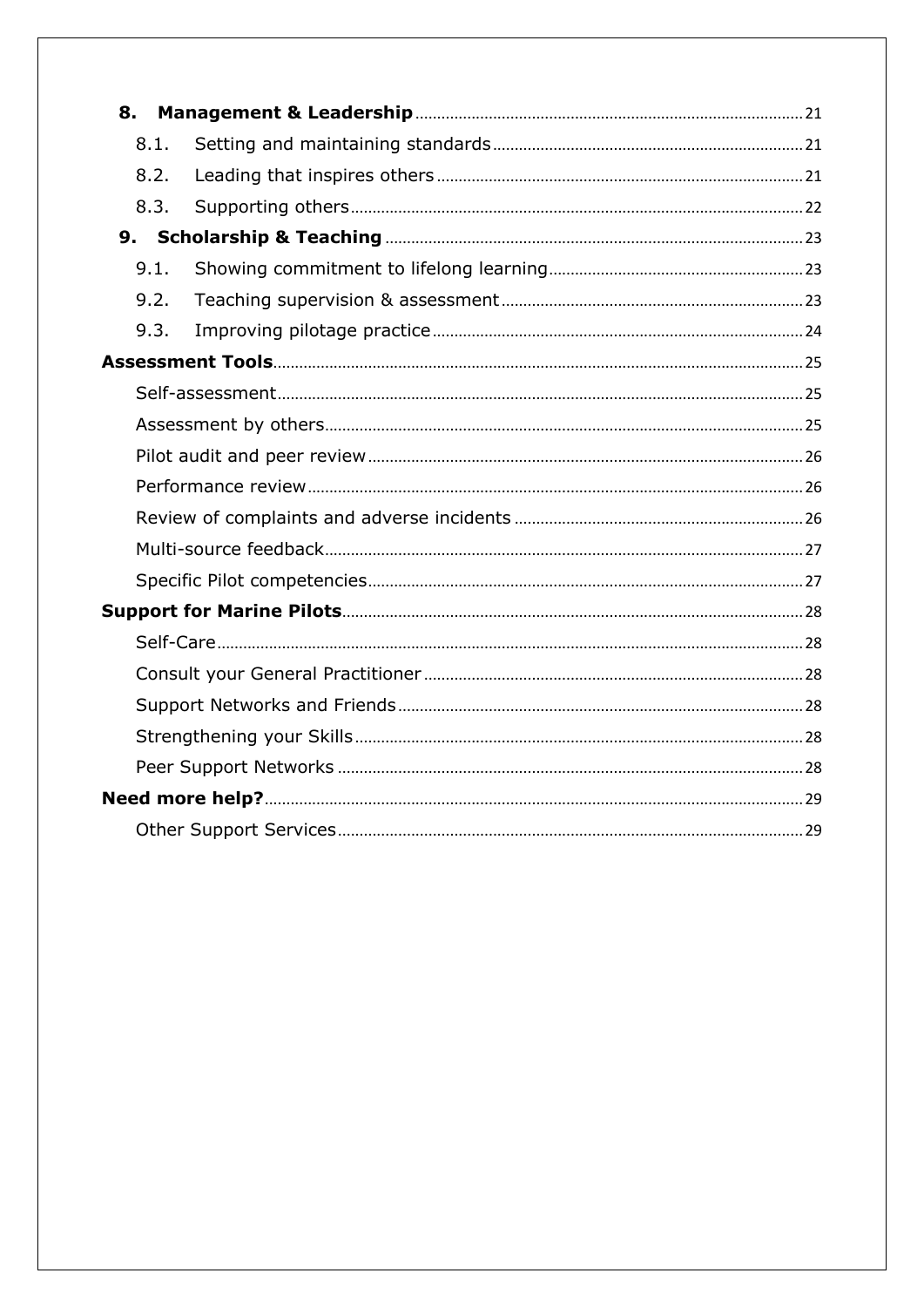# **Introduction**

This AMPI Competence and Performance guide presents a framework for assessing performance of marine pilots in all areas of practice and across all competencies.

The guide describes a range of specific tools that can be used to assess performance and provides information to support pilots who may be underperforming, or at risk of underperforming.

# **AMPI Competencies**

AMPI has identified nine competencies of a marine pilot. These competencies underpin all aspects of training with the aim of developing programs to achieve the following attributes:

- Pilot Expertise
- Judgement Decision Making
- Technical Expertise
- Professionalism
- Pilot Advocacy
- Communication
- Collaboration & Teamwork
- Management and Leadership
- Scholarship & Teaching

These competencies provide the framework to assess performance of marine pilots. Each competency is vitally and equally important to the achievement of the highest standards of pilot performance.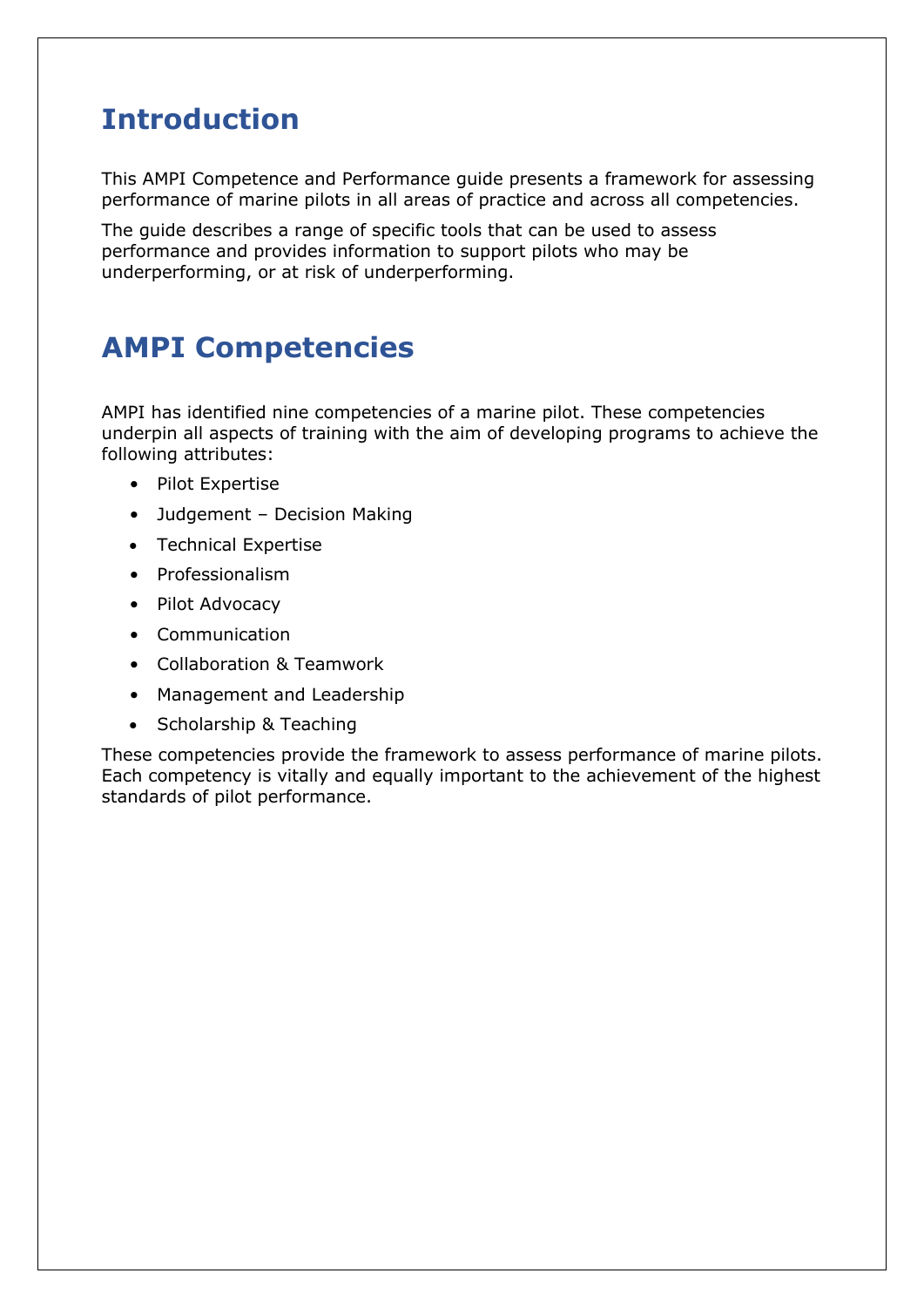# **Competence and Performance**

There is an important and helpful distinction between competence and performance:

**Competence** is what we have been trained to do, which involves acquiring and maintaining skills.

**Performance** is about practice. It is what we actually do day to day. How we perform is influenced by a variety of abilities, some of which are technical, and others are non-technical.

Competence and performance are inter-related. An example would be that the ability of a pilot in the 21st Century to deliver best practice depends upon not only their ship handling ability, but also on the ability to participate as a member or leader of a multidisciplinary team. Another example is the willingness of a pilot to participate in audit and peer review, not only to confirm their technical performance, but also to enable opportunities for improvement to be identified.

Individual related influences include personality, health and family issues.

System related influences include those that arise from the pilot service provider and relate to matters such as workload, staffing, funding, competing demands for time, and resources.

# **Behavioural Markers**

A Pilot's performance may be assessed through the use of Behavioural Markers.

Behavioural markers are short descriptions of good and poor behaviour that have been used to structure training and evaluation of non-technical skills in civil aviation, the medical profession and the nuclear power industry in order to improve safety and efficiency.

# **AMPI Behavioural Markers**

Markers of good behaviour can provide guidance to pilots regarding exemplary behaviour whereby they may be seen as a role model for trainees or other pilots. Markers of poor behaviour may help to identify early evidence of underperformance and provide a basis for support and remediation of underperforming pilots before safety or standards are compromised.

It should be noted that the good and poor behavioural markers represent the extremes of pilot performance. There is a wide spectrum of normal and appropriate pilot behaviour between these extremes – the 'shades of grey' of pilotage practice.

Patterns of behaviour, behavioural markers, performance measures, resources and supports are identified for each of the AMPI Competencies in the following pages. The behavioural markers do not represent an exhaustive list but are examples of what may be considered in 'good' and 'poor' behaviour.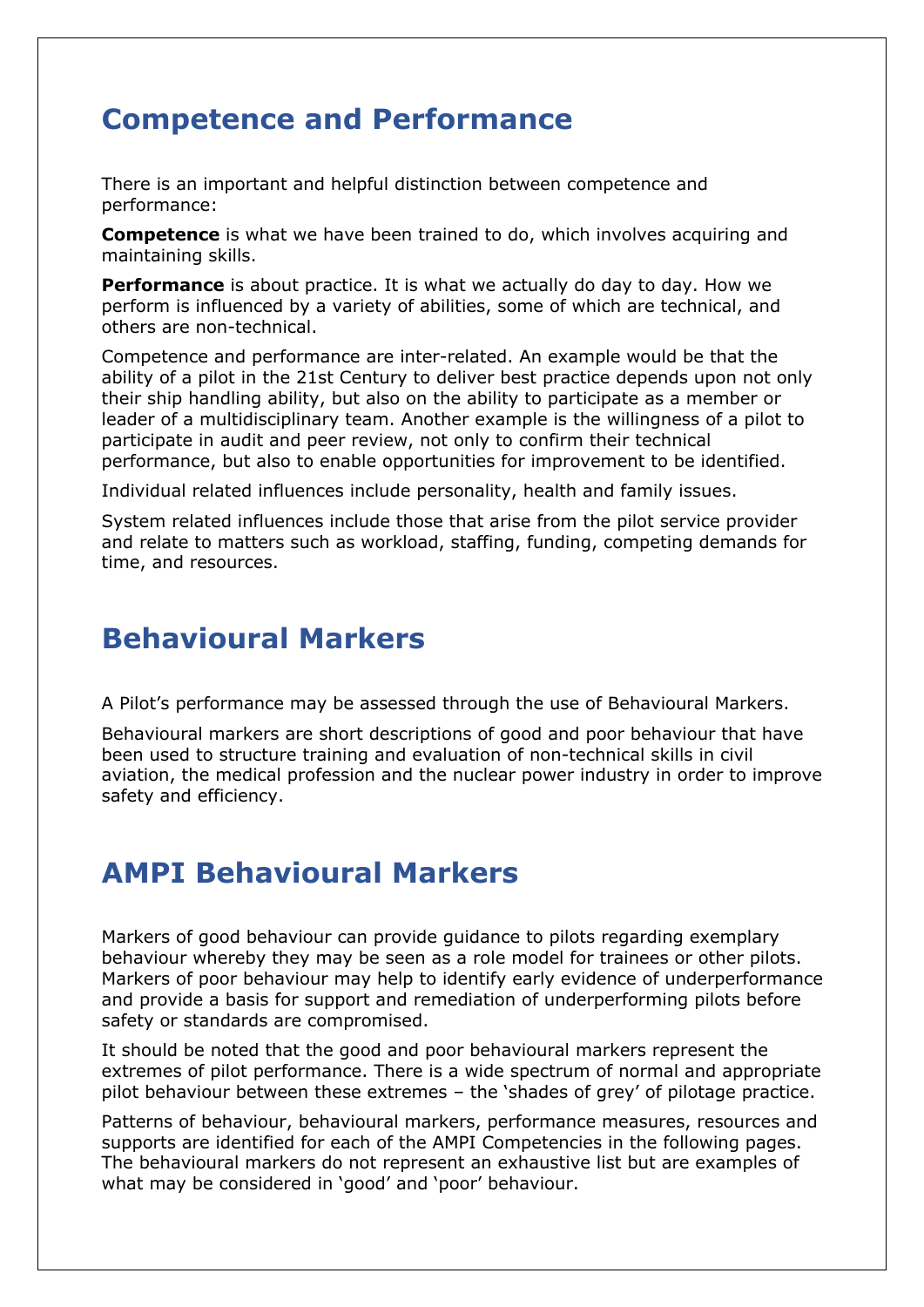# **Pilot Competence and Performance**

This section outlines the list of nine Competencies and twenty-five associated behavioural markers which AMPI have composed for this Competence and Performance Guide.

# **1. Pilot Expertise**

Integrating and applying pilot knowledge, skills and professional attitudes in the provision of the service.

### 1.1. Demonstrating skills and expertise

Consistently demonstrating the highest standards of knowledge, skill and professional behaviour.

#### **Good behaviours**

- Provides a consistently high standard of planning, conducting and review of the pilotage service
- Ensures the development, implementation and evaluation of pilot training, conduct and auditing

#### **Poor behaviours**

- Denial of underperformance that directly impacts on safety and outcomes
- Is unresponsive to concerns regarding performance issues
- Fails to participate in performance reviews

## 1.2. Monitoring and evaluating performance.

Regularly reviewing and evaluating pilotage practice and outcomes

#### **Good behaviours**

- Participates in pilot audit and peer review
- Compares own results with peers, other pilots and relevant industry standards
- Reviews and discusses risk event reports and incident investigations

- Fails to regularly attend audit meetings or audit own results
- When clearly at fault, blames others for poor outcomes
- Makes no comparisons of their work to others" results or agreed standards
- Employs a new technique without an appropriate appraisal process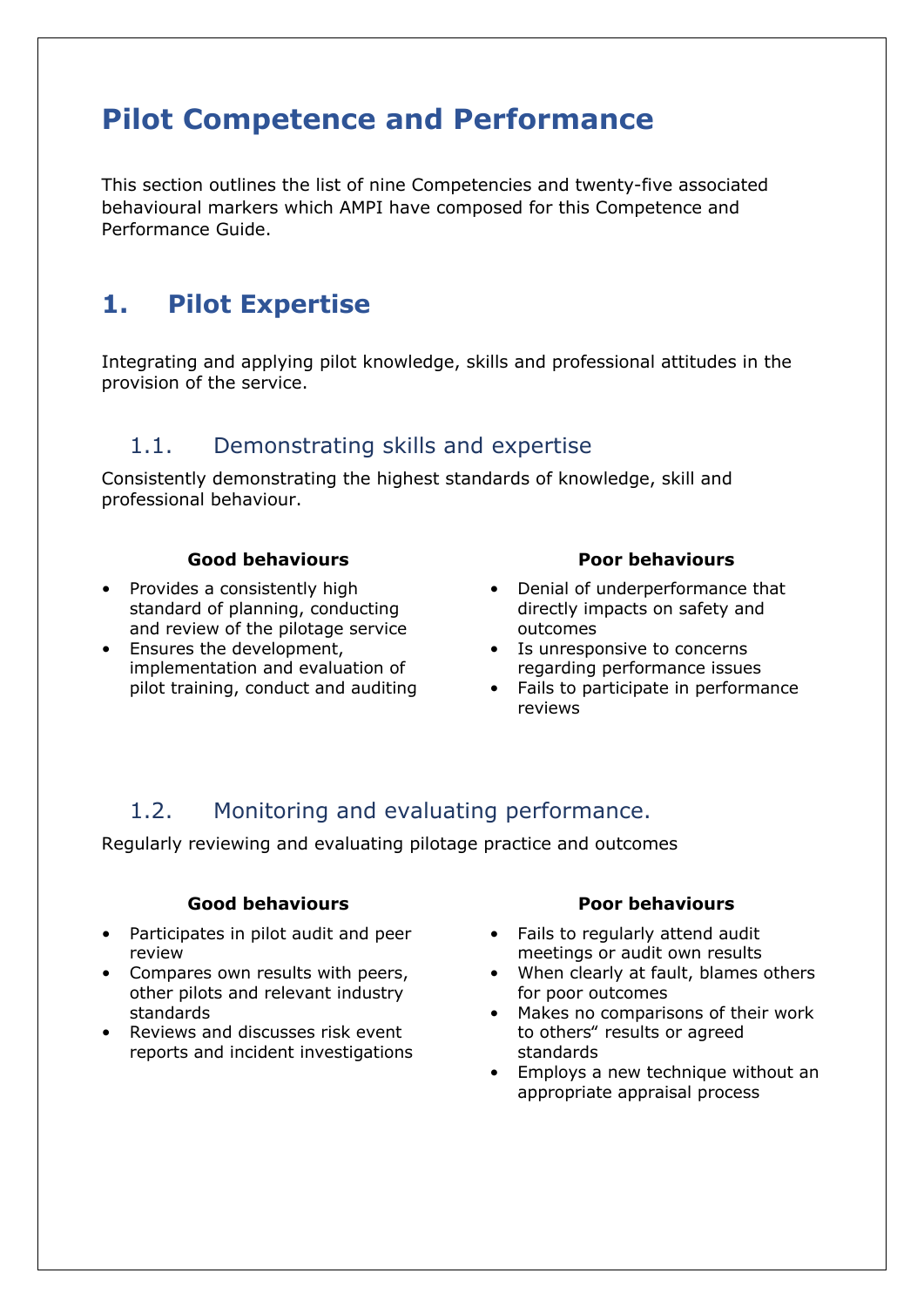## 1.3. Managing safety and risk

Ensuring safety by understanding and appropriately managing risk.

#### **Good behaviours**

- Always undertakes appropriate pre pilotage planning
- Demonstrates awareness of unlikely but serious potential problems and prepares accordingly
- Incorporates contingency planning in risk management
- Has a thorough understanding of the Safety Management System

#### **Poor Behaviours**

- Undertakes a hasty judgement without making appropriate assessment
- Proceeds with pilotage knowing that equipment or facilities are not adequate or ready for safe use
- Demonstrates a lax attitude towards situational awareness
- Ignores incident reporting system

## Measuring Performance

- Pilot audit and peer review
- Simulation and Manned Model techniques

- **BRM** courses
- Revalidation of courses
- Advanced MPT
- Pilot Service Management
- Passage Plans
- Mentor Pilots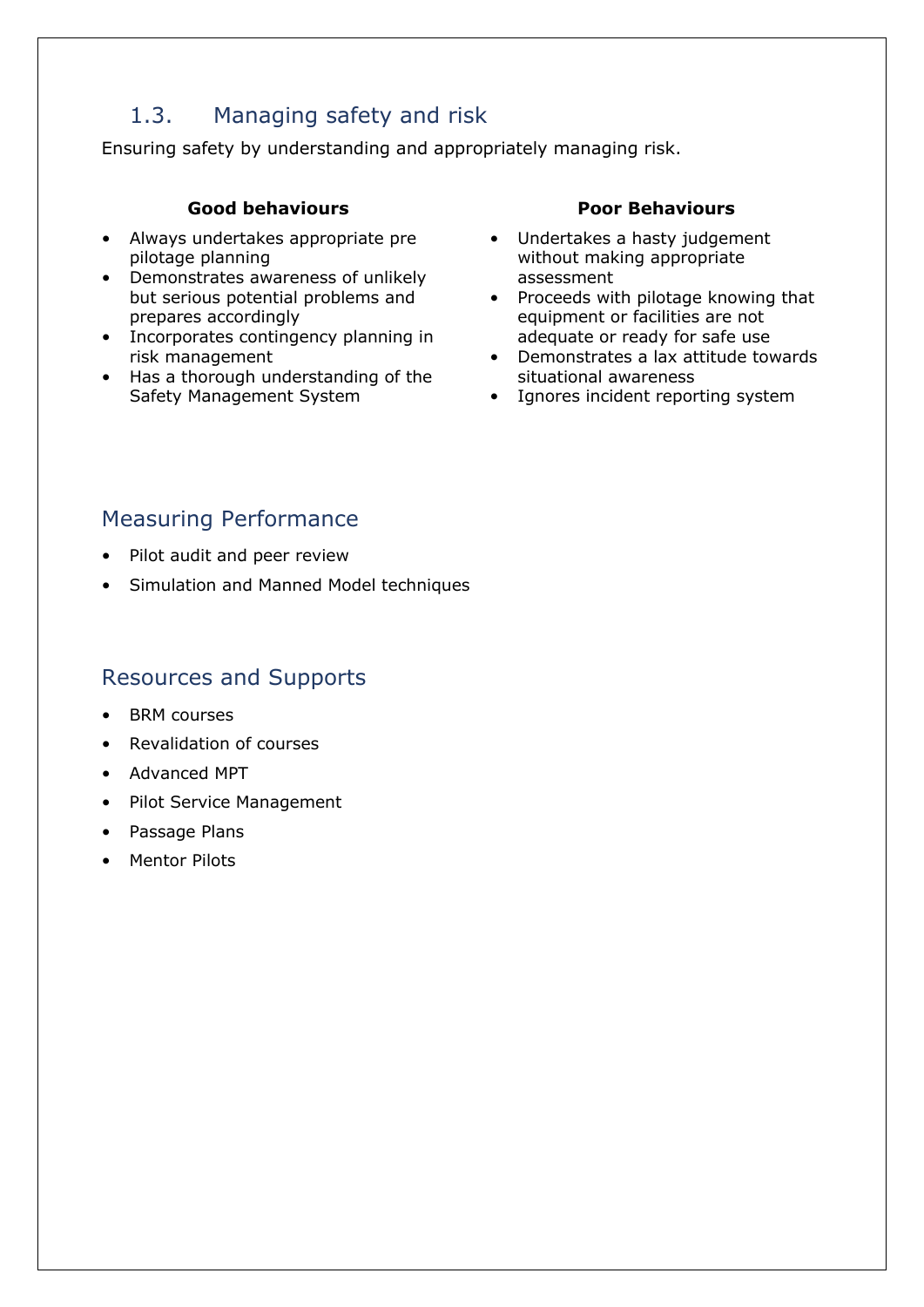# **2. Judgement & Decision-making**

Making informed and timely decisions regarding assessment, planning and management.

## 2.1. Considering options

Generating alternative possibilities or courses of action to solve a problem. Assessing the hazards and weighing up the threats and benefits of potential options.

#### **Good behaviours**

- Recognises and articulates problems to be addressed
- Initiates balanced discussion of options, pros and cons with relevant team members
- Seeks a second opinion when appropriate
- Embraces BRM principles and contingency planning

#### **Poor behaviours**

- Does not consider or discuss options
- Does not solicit views of other team members
- Fails to adequately address BRM issues
- Fails to embrace BRM principles
- Unwilling to alter decision as other information/alternatives become available

# 2.2. Planning ahead

Predicting what may happen in the near future as a result of possible actions or inaction.

#### **Good behaviours**

- Complete an authorised passage plan
- Show evidence of contingency planning
- Passage plan discussion with bridge team
- Makes decisions clearly in a timely manner

- Failure to prepare or use a passage plan
- Does not consider the views of the bridge team
- Does not help the bridge team prepare for predictable or likely events
- Fails to issue post-pilotage information to bridge team
- Is difficult to contact and fails to recognise importance of availability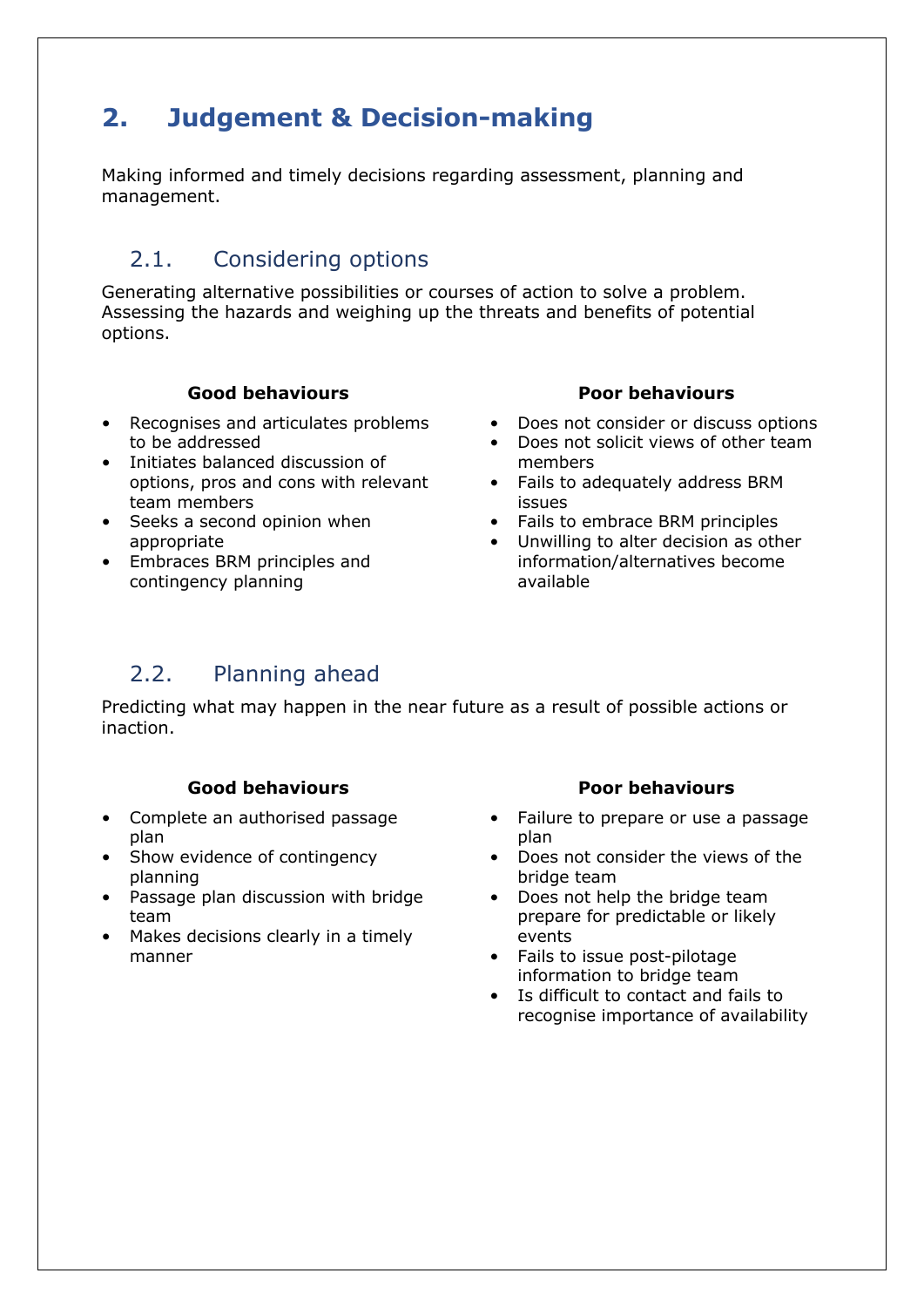# 2.3. Implementing and reviewing decisions

Undertaking the chosen course of action and continually reviewing its suitability in light of changes in the prevailing circumstances. Showing flexibility and changing plans if required to cope with changing circumstances to ensure that goals are met.

#### **Good behaviours**

- Implements decisions within an appropriate timeframe
- Reconsiders plan in light of changes in prevailing conditions or when problem occurs
- Calls for assistance if required
- Routinely reviews pilotage outcomes

#### **Poor behaviours**

- Frequently fails to implement decisions
- Makes same error repeatedly
- Continues with initial plan in face of predictably poor outcome or when there is evidence of a better alternative
- Becomes hasty or rushed

## Measuring Performance

- Multi source feedback particularly from trainee pilots, pilots, management and bridge team
- Manned model and ship simulation exercise programs and audits Review of visual, audio and electronic recordings

- Revalidation of courses
- BRM courses
- Advanced MPT
- Ship simulation
- Manned models
- Table top exercises and discussions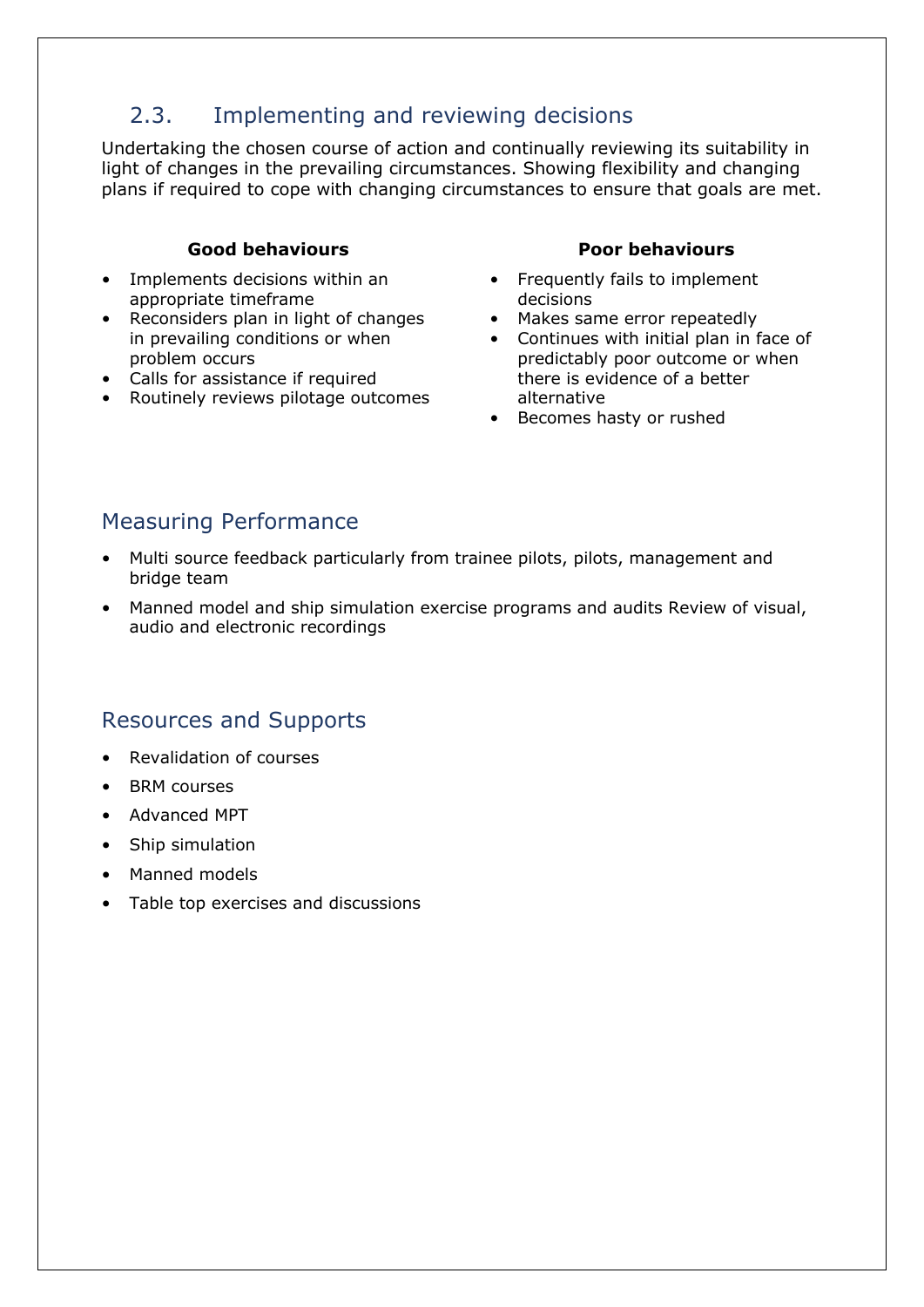# **3. Technical Expertise**

Safely and effectively performing pilotage.

## 3.1. Recognising safe pilotage parameters

Demonstrating an understanding of when conditions are outside safe operating parameters.

#### **Good behaviours**

- Consults with peers and colleagues when conditions are marginal
- Routinely questions and justifies approaches to pilotage problems and practices
- Prioritises tasks appropriately during pilotage
- Recognises when further assessment, observation or investigation is preferable to actions

#### **Poor behaviours**

- Focuses on single task at the detriment of situational awareness
- Chooses inappropriate plan for a particular pilot task
- Performs pilotage without consideration for BRM or passage planning
- Will not discuss justification for any decisions

### 3.2. Maintaining technical skills

Consistently demonstrating sound pilotage skills at a level appropriate to a pilot's experience and the nature of the prevailing conditions.

#### **Good behaviours**

- Goes through appropriate processes when learning a new technique e.g. observing and mentoring
- Participates in simulation exercises and other evaluations of technical skills when appropriate
- Recognises and responds to impairment or limitation of skills due to ageing
- Uses techniques that minimise the risks to other services assisting e.g. tugs, linesman

- Hurries assessment of new procedures and resents input of others
- Introduces new technology or procedures without consultation and planning
- Denies the impact of ageing or physical impairment on technical skills
- Allows the use of techniques that increase the risk to other services assisting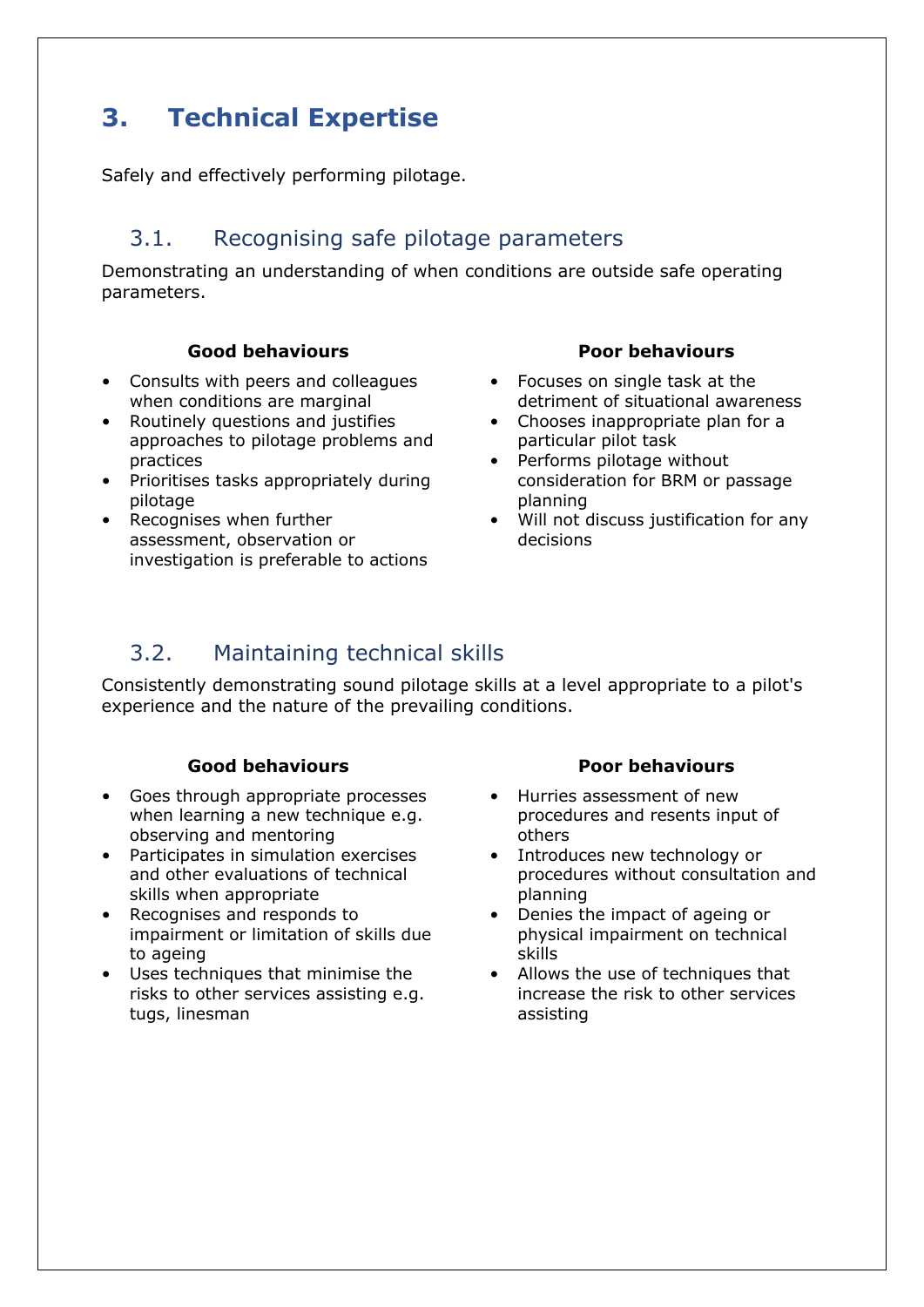# 3.3. Defining scope of pilotage practice

Undertaking pilotage appropriate to a pilot's training and expertise, as well as the available infrastructure, conditions and manning.

#### **Good behaviours**

- Takes into account local conditions and service providers in defining scope of pilotage practice
- Knows own limitations and when to ask for guidance, referring conditions outside their usual scope to mentors
- Calls for guidance when facing a difficult problem outside of competence
- Modifies scope of pilotage practice in accordance with current experience

### Measuring Performance

- Audit and peer review
- Ship handling simulation
- Video recording and review

### Resources and Supports

- Revalidation of courses
- BRM courses
- Advanced MPT
- Ship simulation
- Manned models

- Carries on when the guidance of others would clearly be beneficial
- Fails to refer appropriately or in a timely manner
- Lacks insight of own capabilities, when undertaking pilotage tasks not experienced in
- Takes on pilotage tasks beyond scope of training when mentors are available for referral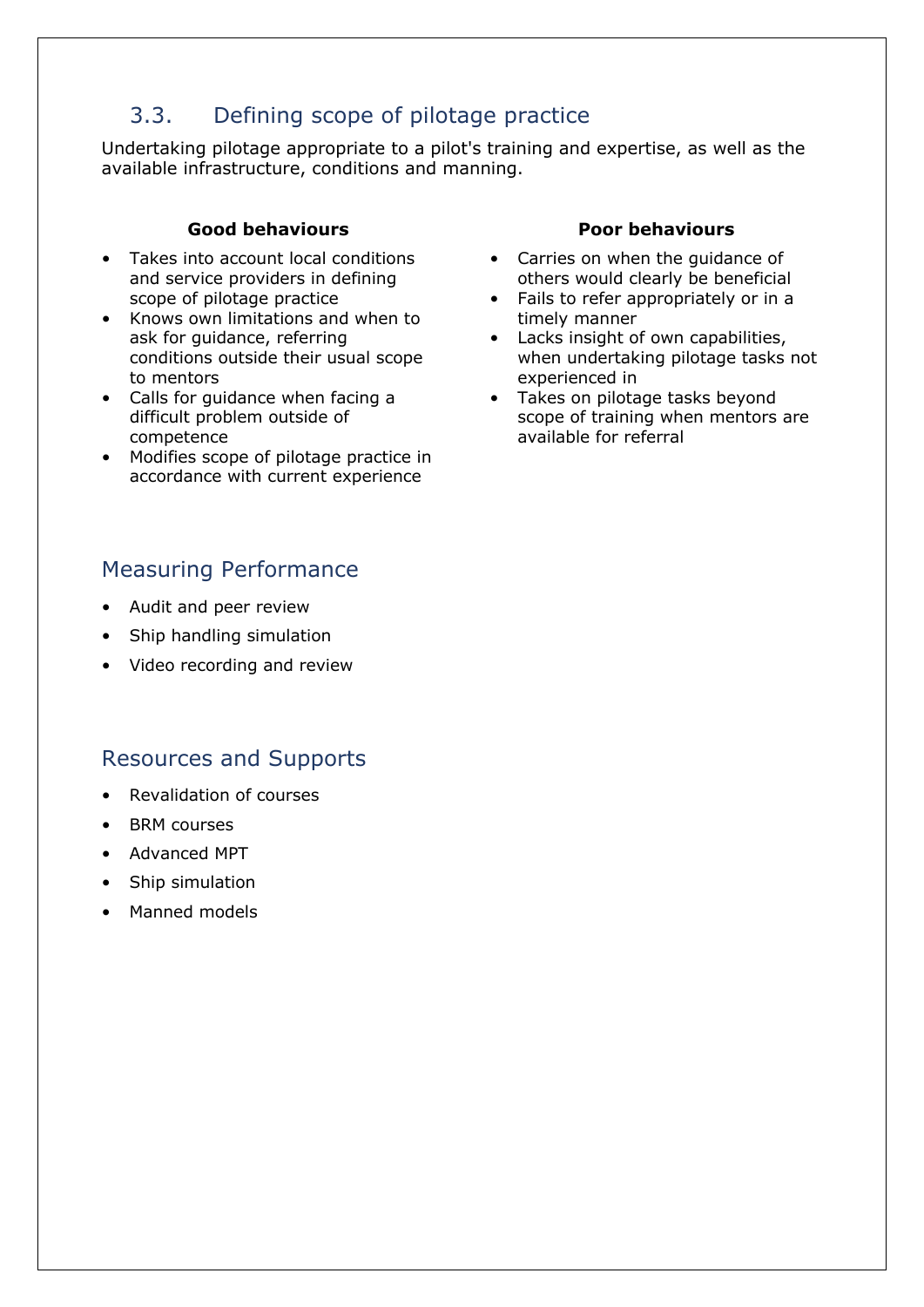# **4. Professionalism**

Demonstrating commitment to industry stakeholders, the community, and the pilotage profession through the professional delivery of pilotage service.

### 4.1. Having awareness and insight

Reflecting on an individual's pilotage practice and having insight into its implications for industry stakeholders, other pilots, trainees and the community.

#### **Good behaviours**

- Adopts a courteous approach to other pilots and other industry service providers
- Responds positively to questioning, suggestion and objective criticism
- Admits to errors
- Recognises poor outcomes and the need to reflect and improve

#### **Poor behaviours**

- Stubborn, refuses help when it is clearly required
- Blames others for poor outcomes
- Berates or humiliates other service providers and / or bridge team members

## 4.2. Observing ethics and integrity

Maintaining standards of delivery of professional pilotage services, integrity and respecting the scope of other service providers.

#### **Good behaviours**

- Provides a professional role-model for other service providers
- Ensures that the safety management system is followed
- Responds to bridge team input during passage planning exchanges
- Respects cultural and religious sensitivities
- Maintains appropriate personal boundaries at all times

- Makes public comment on other service providers
- Exhibits bullying, harassing or sexist attitudes towards pilots, trainees, other industry participants
- Breaches confidentiality
- Blames other industry service providers for own professional transgressions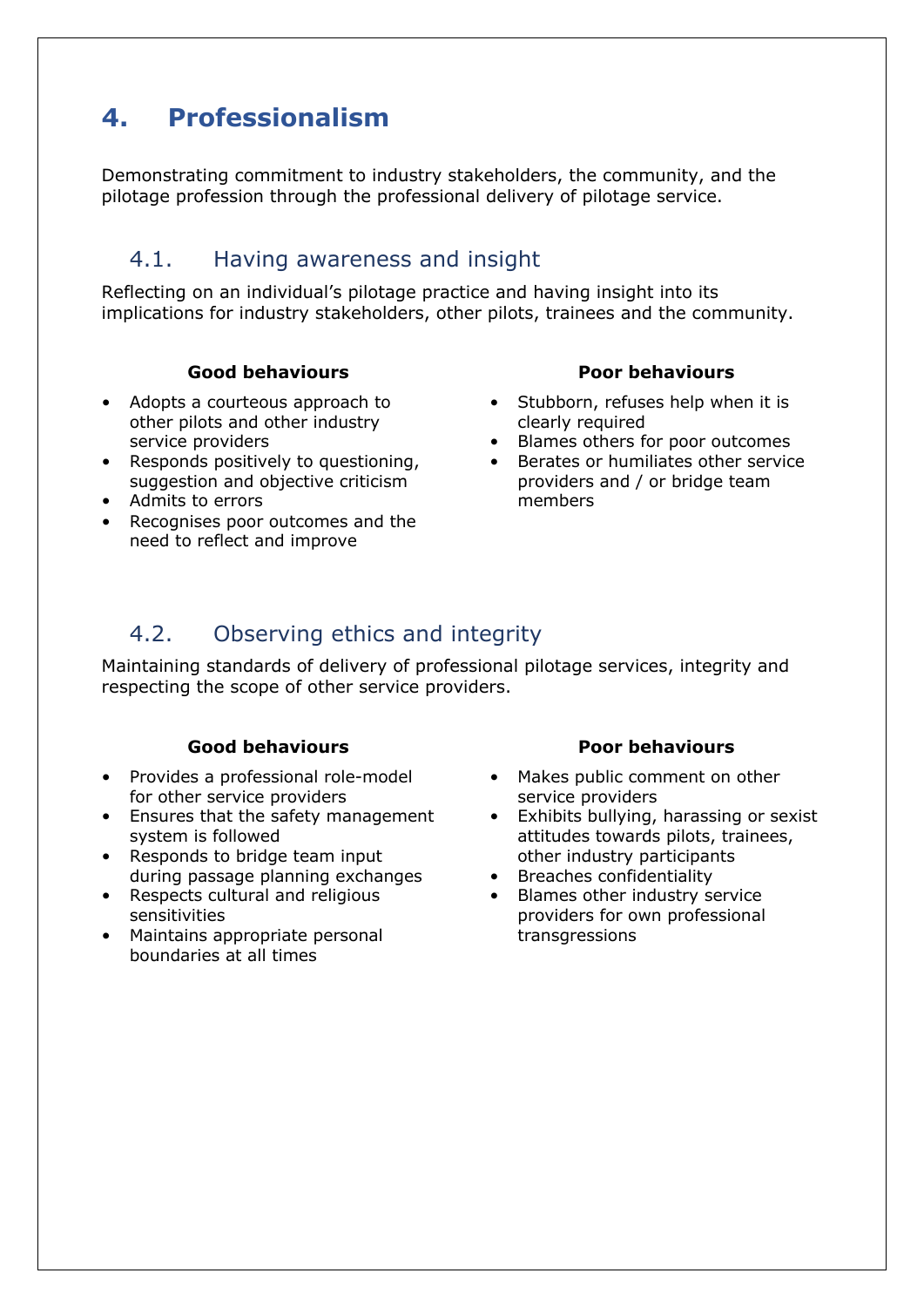## 4.3. Maintaining health and well-being

Maintaining personal health and well-being and considering the health and safety needs of colleagues and other industry service providers.

#### **Good behaviours**

- Has a personal general practitioner and attends regularly and appropriately
- Has regular rest and holidays
- Operates in accordance with the fatigue management plan
- Maintains a personal level of fitness appropriate to performing pilotage duties
- Mindful of the welfare of other pilots, professional colleagues and support staff
- Enjoys leisure activities and interests outside pilotage
- Maintains a balance of work, family and social life

### Measuring Performance

- Multi source Feedback
- Stakeholder satisfaction survey

## Resources and Supports

- AMPI peer support program
- AMPI Competence and Performance guide
- Safety Management Systems
- Code of conduct

- Uses alcohol indiscriminately eg: when on call or prior to performing pilotage duties
- Abuses prescription medications or uses illegal drugs
- Regularly exhibits moodiness or dispirited behaviour
- "Battles on" even when unwell or overtired without recognising the impact on pilotage performance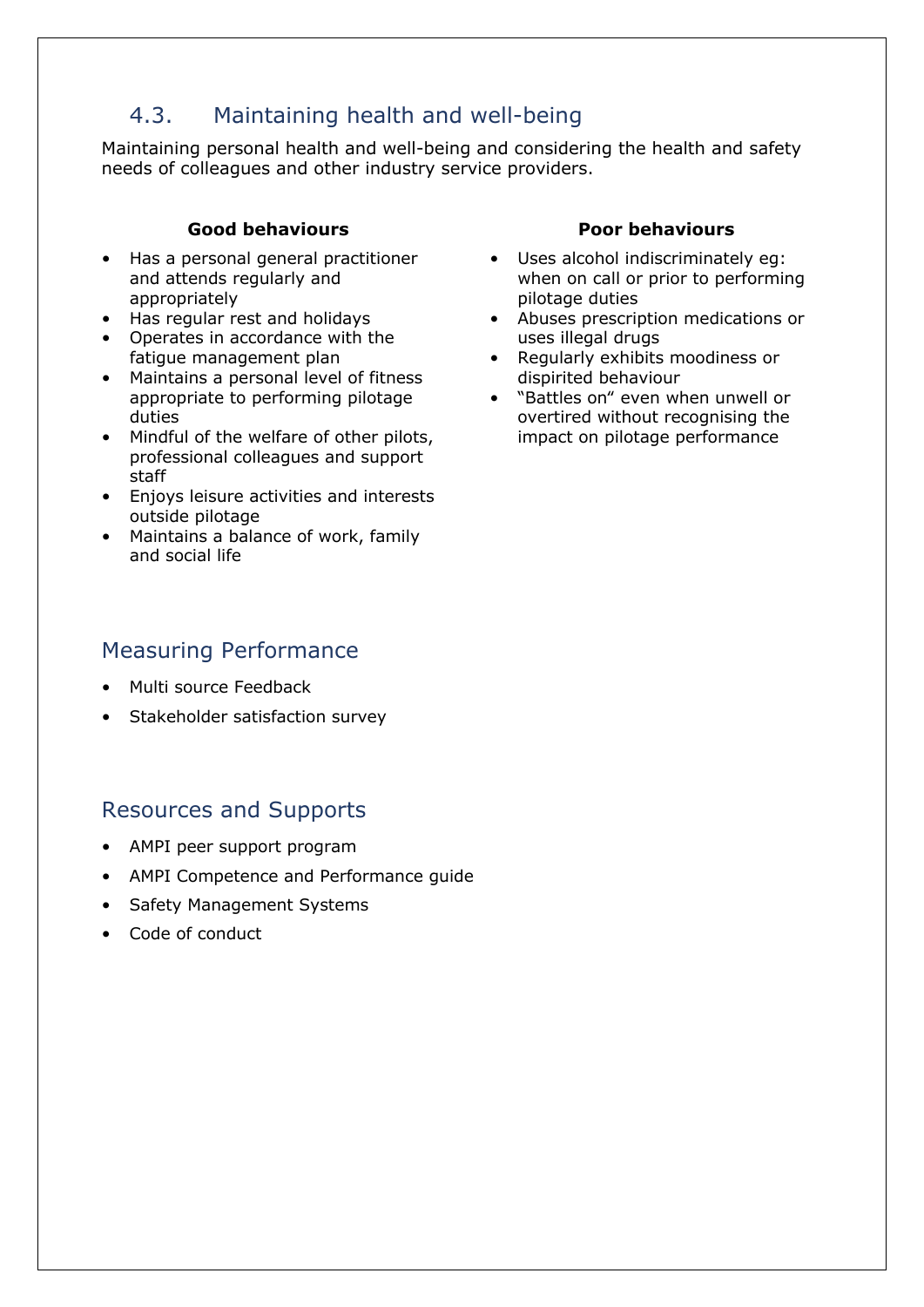# **5. Pilot Advocacy**

## 5.1. Responding to community needs

Demonstrating understanding of the impact of pilotage activity and considering the broader social and economic needs of the community.

#### **Good behaviours**

- Strives to improve access to industry information
- Recognises needs of the community
- Contributes to community education and development
- Communicates effectively with the wider community

#### **Poor behaviours**

- Disregards community impact of decisions
- Shows no interest in community engagement
- Insensitive to different backgrounds, cultural beliefs or attitudes
- Discriminates on the basis of culture, ethnicity or religion

## Measuring Performance

• Multi source Feedback, particularly from individuals and community groups

### Resources and Supports

• Code of conduct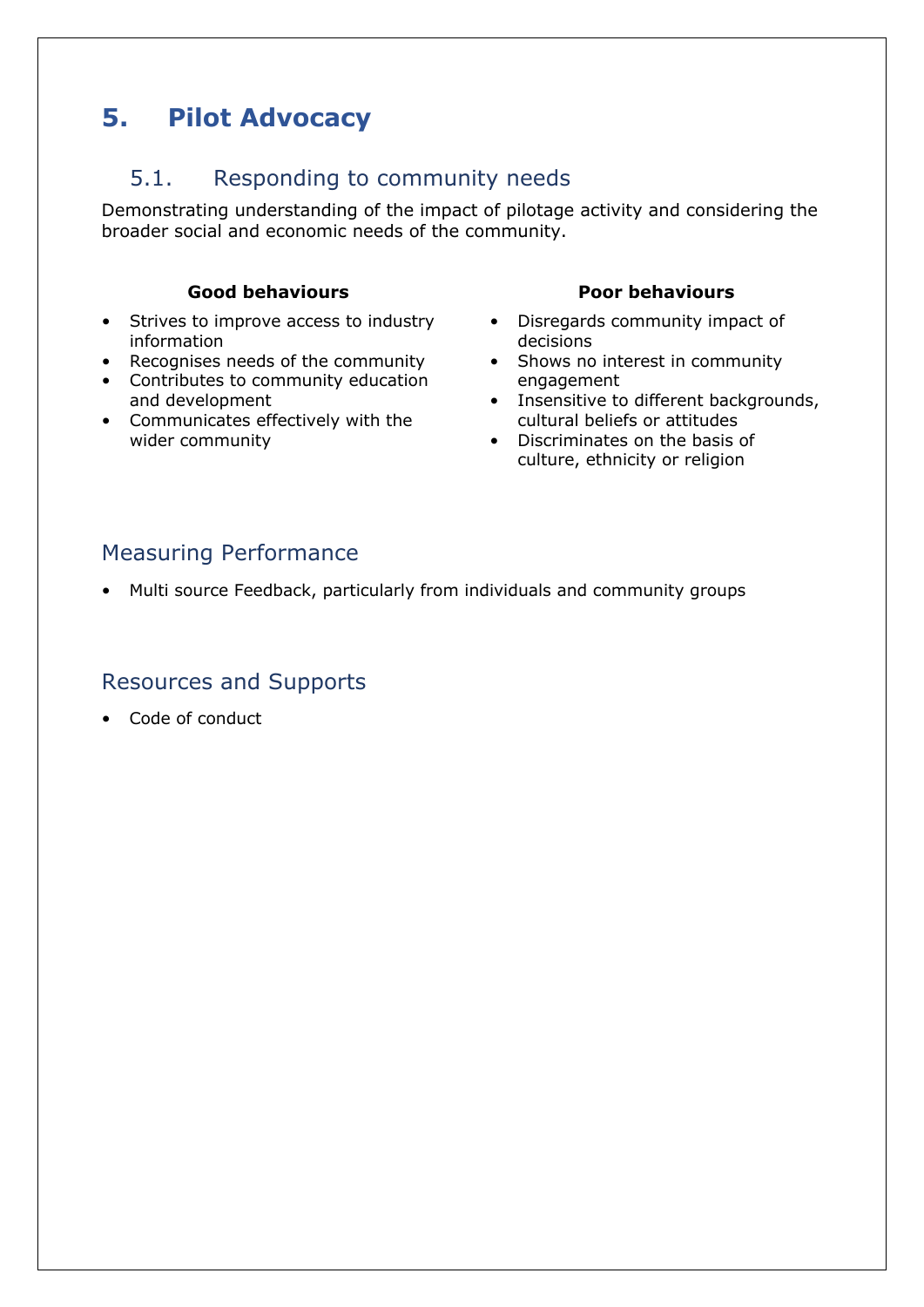# **6. Communication**

Communicating effectively with other pilots, industry stakeholders, industry service providers and regulatory authorities in order to form an accurate picture of the industry in general.

## 6.1. Gathering and understanding information

Seeking timely and accurate information during the planning and performance of pilotage.

#### **Good behaviours**

- Ensures that all relevant documentation and information is available and has been reviewed
- Reflects on and discusses significance of information
- Liaises with other service providers exchanging information relevant to pilotage - with regular updates as required

#### **Poor behaviours**

- Fails to review relevant information
- Does not obtain the latest available information prior to commencing pilotage
- Does not consider potential problems
- Frequently asks for information not relevant to the pilotage task

# 6.2. Discussing and communicating options

Discussing options with pilots, management and other service providers.

#### **Good behaviours**

- Reaches a decision and communicates it clearly
- Makes provision for and
- communicates other options and plans
- Informs stakeholders of intended plans
- Is decisive and has clear goals and plans of management

- Fails to inform team of passage plan Is aggressive or unresponsive if plan questioned
- Selects inappropriate manoeuvres often leading to complications
- Appears to make it up as she/he goes and is angered when difficulties are encountered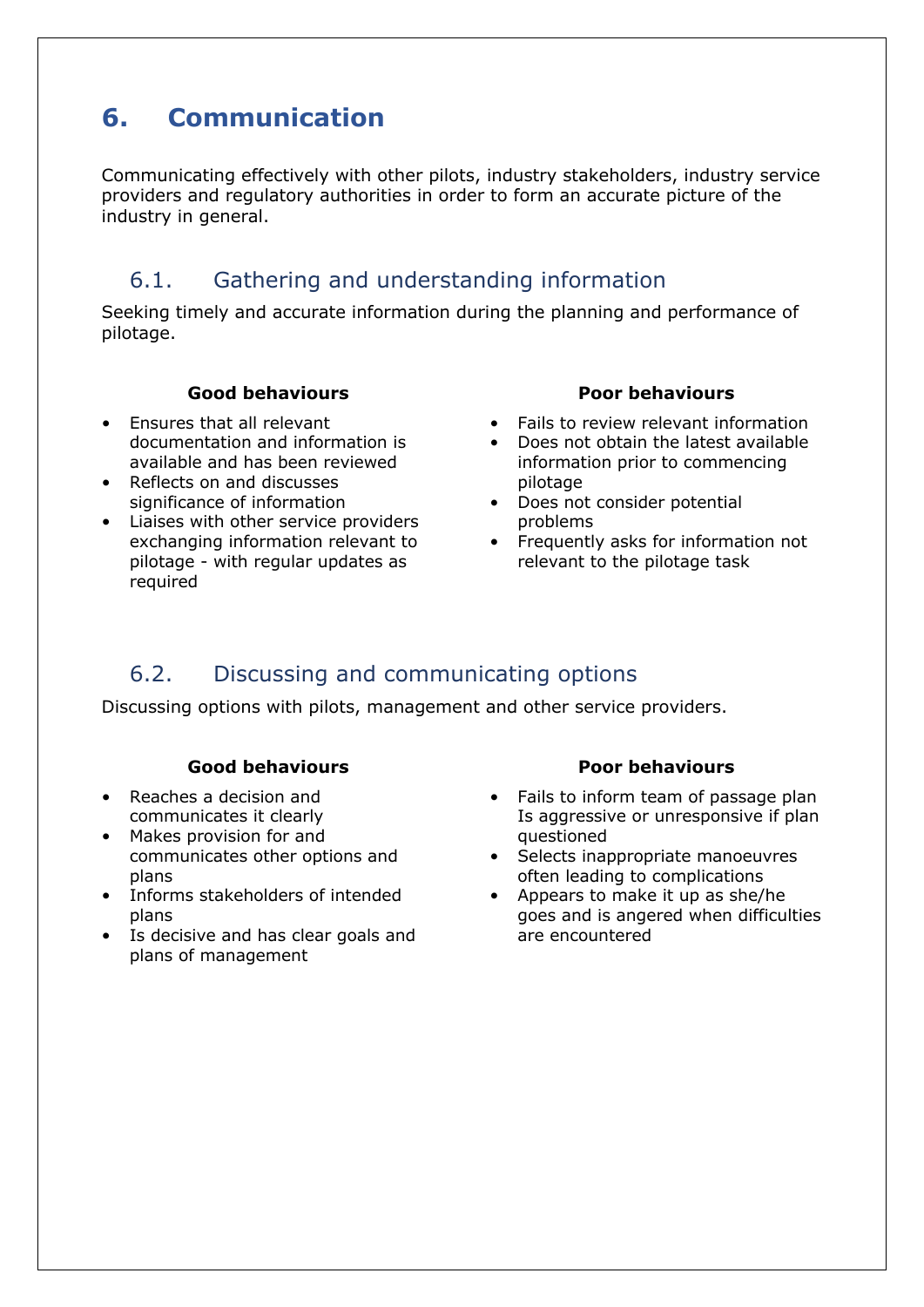# 6.3. Communicating effectively

Exchanging information with bridge team, service providers and other pilots.

#### **Good behaviours**

- Follows up debrief of pilotage
- Encourages the bridge team and service providers to ask questions
- Shows awareness and sensitivity to stakeholders from different cultural backgrounds
- Uses closed loop communication methods

#### **Poor behaviours**

- Is discourteous to bridge team and other service providers
- Frequently talks in technical jargon and does not check for adequate understanding
- Routinely interrupts or dismisses the comments of bridge team, service providers and other pilots
- Shows insensitivity to the impact of language, culture or disability on communication

## Measuring Performance

- Multi-Source Feedback, particularly from industry stakeholders and colleagues
- Customer satisfaction surveys
- Audits
- Review of risk event reporting

- Regular pilot meetings
- Meeting with industry stakeholders
- BRM
- Peer Support
- AMPI workshops and conferences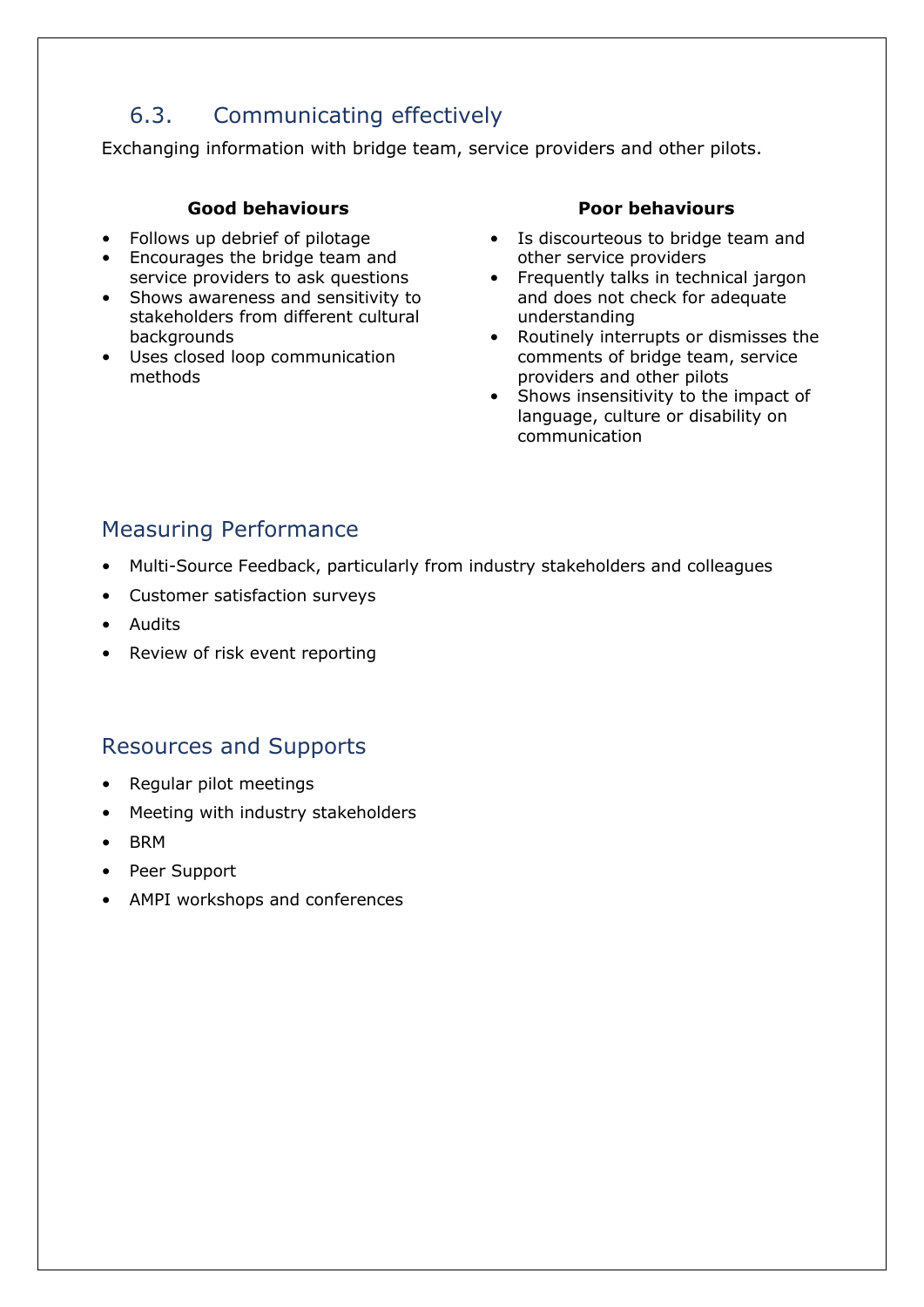# **7. Collaboration & Teamwork**

Skills for working in a team context to ensure that the bridge team has an acceptable shared mental model of the situation and can complete tasks effectively.

## 7.1. Documenting and exchanging information

Giving and receiving knowledge and information in a timely manner to aid establishment of a shared understanding among team members.

#### **Good behaviours**

- Is professional in dealings with industry stakeholders
- Listens to, discusses and appropriately acts upon concerns of other pilots, bridge team and industry stakeholders
- Considers other points of view in difficult situations

#### **Poor behaviours**

- Does not listen to bridge team members
- Needs advice or assistance but does not make it clear what assistance is required
- Refuses to consider advice and guidance of others
- Fails to ensure provision of timely information to industry stakeholders and other pilots

# 7.2. Establishing a shared understanding

Ensuring that the team has all necessary and relevant information, understands it and that an acceptable shared 'big picture' view is held by members.

#### **Good behaviours**

- Provides briefing, clarifies objectives and ensures the bridge team understands the passage plan before commencing pilotage
- Encourages input from members of the bridge team
- Debriefs bridge team members, discussing what went well and problems that occurred
- Ensure that bridge team and industry service providers share the same mental model

- Fails to keep bridge team informed about passage plan changes
- Appears uncomfortable about challenges to the passage plan
- Does not take into account suggestions made by bridge team or other service providers
- Fails to communicate effectively with bridge team and other industry service providers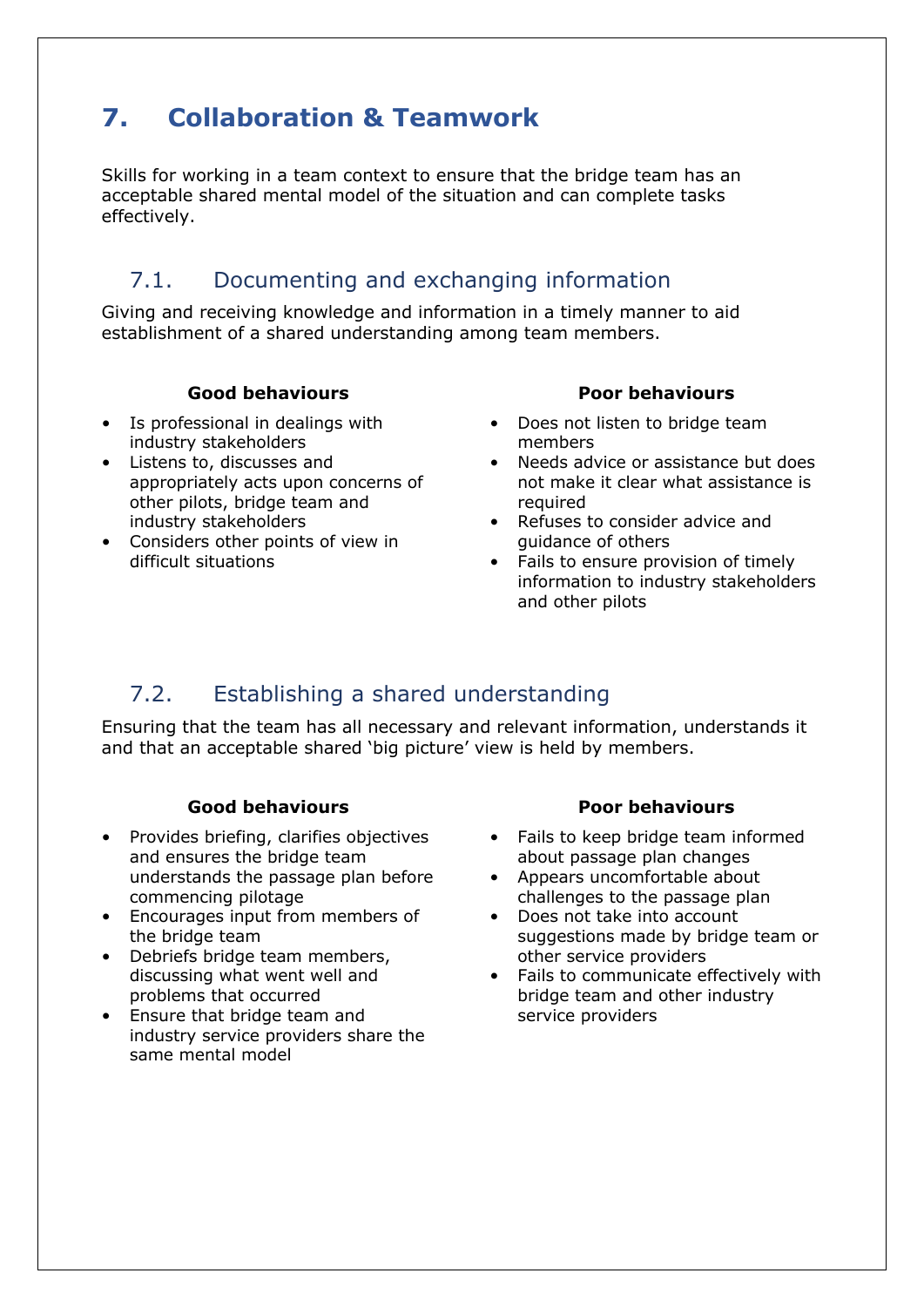# 7.3. Playing an active role in Bridge teams

Working together with other team members to carry out cognitive and physical activities in a simultaneous, collaborative manner.

#### **Good behaviours**

- Discusses anticipated contingencies with bridge team
- Reassesses passage plan as new information becomes available
- Informs bridge team of changes to passage plan
- Arrives in a timely fashion to ensure effective information exchange and passage plan discussion is completed before pilotage

#### **Poor behaviours**

- Proceeds with pilotage without ensuring that all equipment is ready
- Fosters disharmony or conflict in the bridge team or other service providers
- Becomes obstinate when asked to change the plan
- Doesn't pass on information relevant to other service providers

### Measuring performance

• Multi source feedback particularly from pilots, other industry service providers and industry stakeholders

- Regular pilot meetings
- Meeting with industry stakeholders
- BRM
- Peer Support
- AMPI workshops and conferences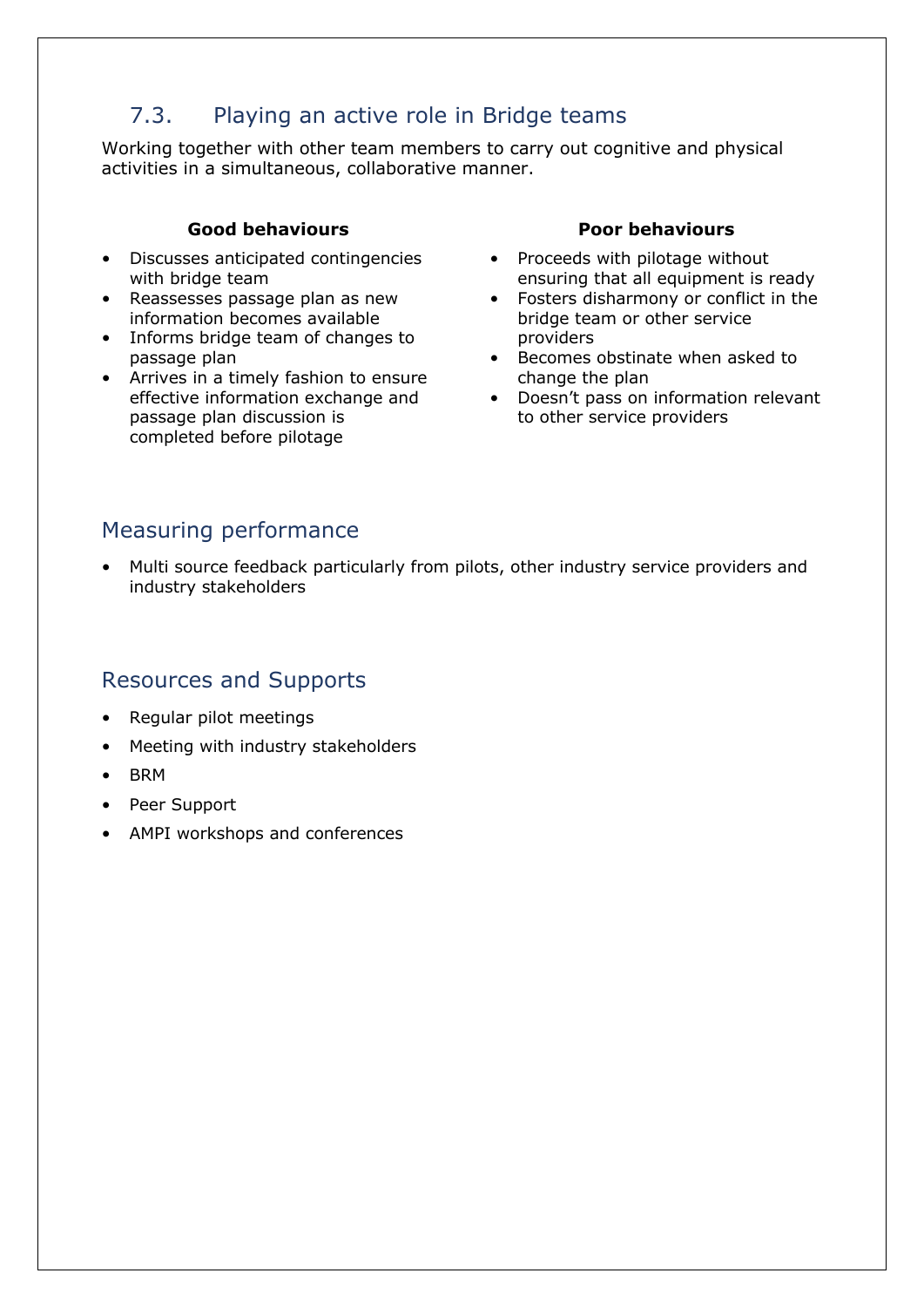# **8. Management & Leadership**

Leading the team and providing direction, demonstrating high professional standards, and being considerate about the needs of team members.

## 8.1. Setting and maintaining standards

Supporting safety and quality by adhering to acceptable principles of pilotage, following codes of good practice and industry standards.

#### **Good behaviours**

- Introduces self to new or unfamiliar members of the team
- Clearly follows pilotage service providers, SMS and guidelines
- Requires all team members to observe standards
- Always prepared to give a considered opinion on pilotage aspects of management issues
- Leading that inspires others

#### **Poor behaviours**

- Fails to observe standards or protocols
- Shows disrespect to others
- Dismisses the opinions of colleagues
- Demonstrates disorganisation and chronic lateness

## 8.2. Leading that inspires others

Retaining a calm demeanour when under pressure and emphasising to the team that he/she is under control of a high-pressure situation. Adopting a suitably forceful manner, if appropriate, without undermining the role of other team members.

#### **Good behaviours**

- Remains calm under pressure, working methodically towards effective resolution of difficult situations
- Resolves team conflicts quickly and appropriately
- Acts as a role-model to others in both technical and non-technical areas of pilotage
- Continues to provide leadership in critical situations

- 'Freezes' and displays inability to make decisions under pressure
- Fails to confer with other pilots when an unexpected technical challenge requires other expertise
- Blames others for errors and does not take personal responsibility
- Loses temper repeatedly or inappropriately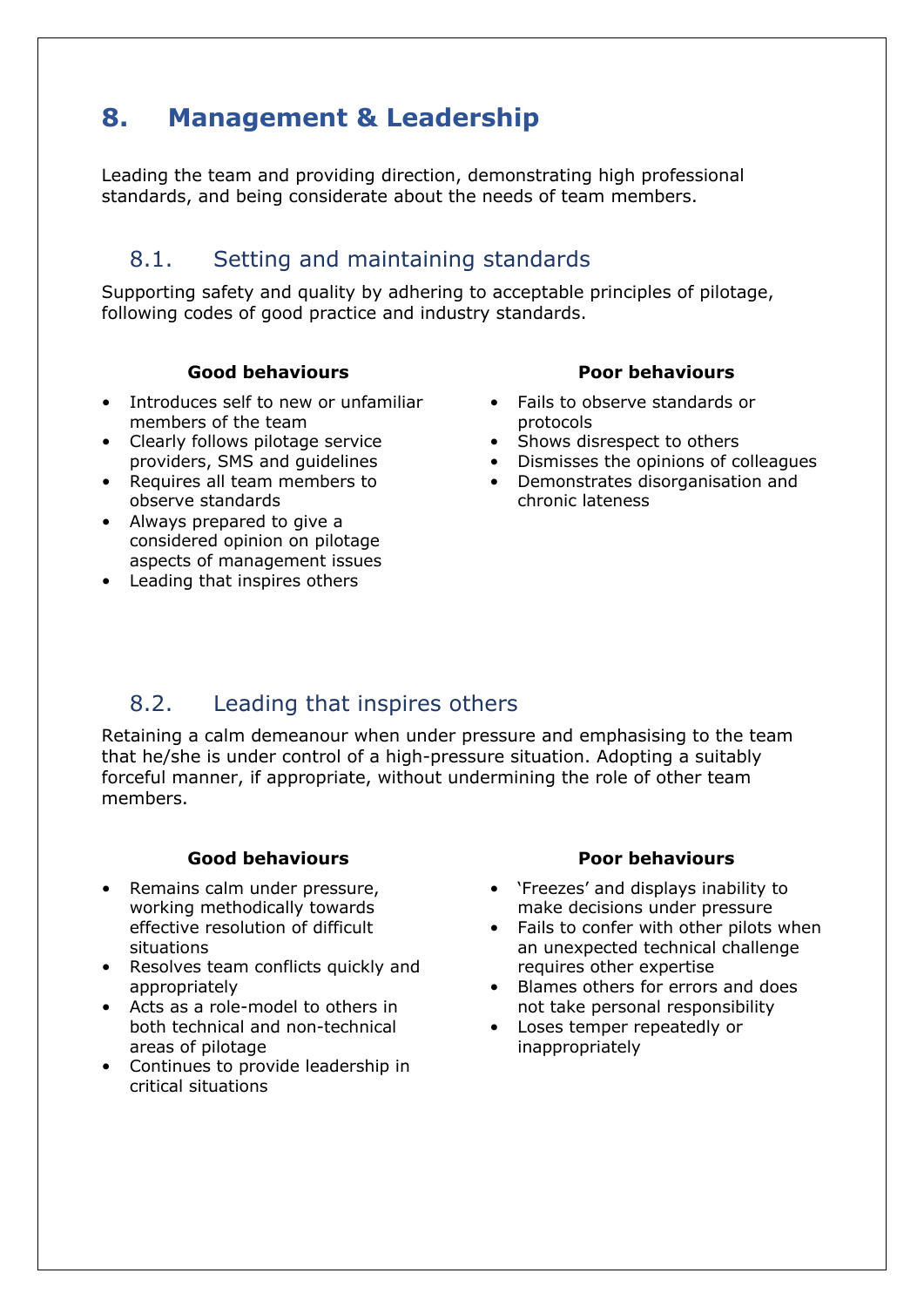# 8.3. Supporting others

Providing cognitive and emotional help to team members. Judging different team members" abilities and tailoring ones' style of leadership accordingly.

#### **Good behaviours**

- Provides constructive criticism to team members
- Ensures delegation of tasks as appropriate
- Establishes rapport with team members
- Gives credit for tasks performed well

#### **Poor behaviours**

- Does not provide recognition for tasks performed well
- Fails to recognise needs of others
- Shows hostility to other team members
- Denigrates junior pilots or other industry workers

## Measuring Performance

- Multi source feedback particularly from other pilots and trainee pilots
- Simulation exercises involving management of crisis situations

- Industry Courses: Pilots as Managers, AMPI Peer support program
- Support for pilots regarding leadership and management of teams is often best provided by colleagues in similar positions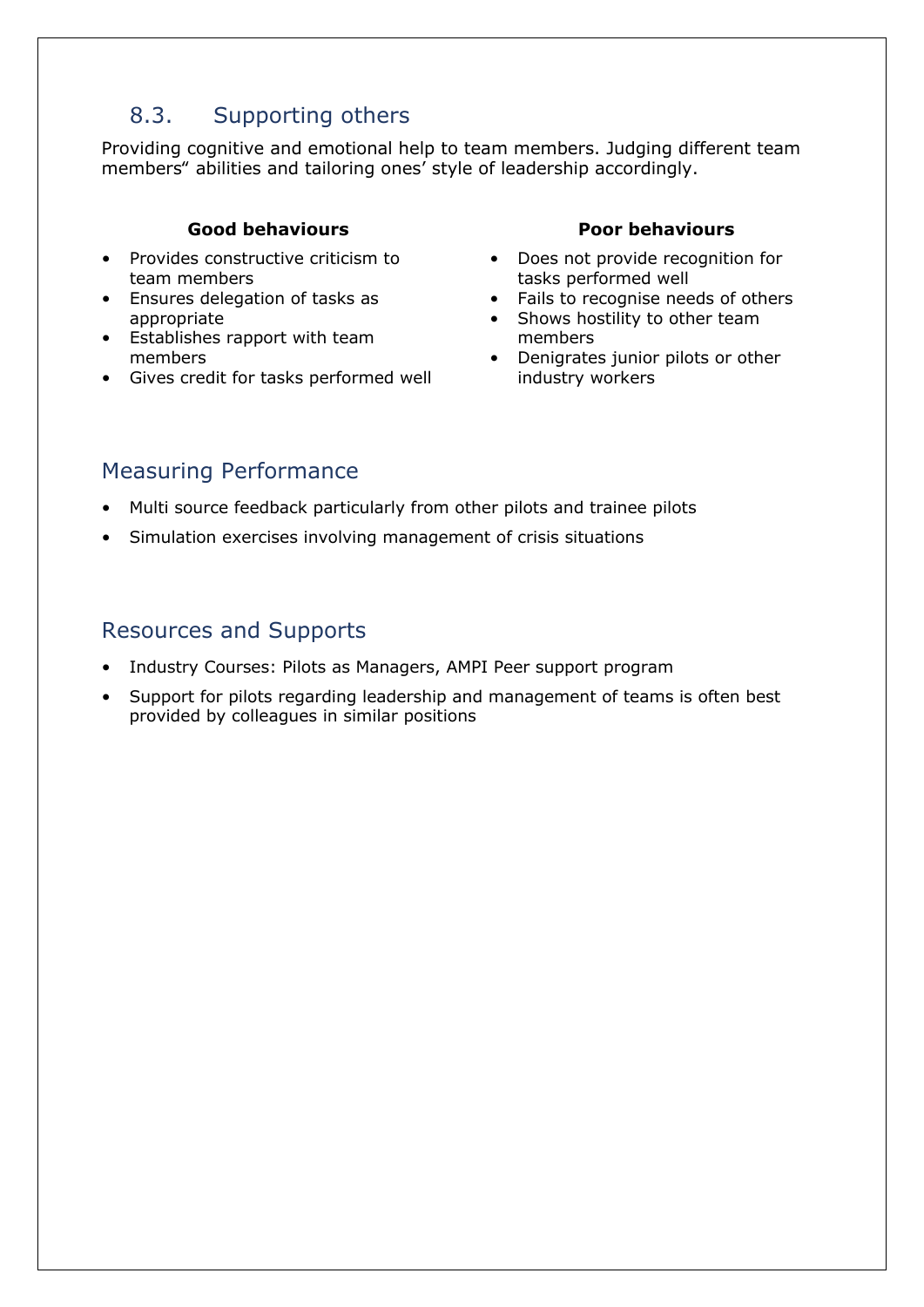# **9. Scholarship & Teaching**

As professional mariners and teachers of our craft, pilots demonstrate a lifelong commitment to reflective learning, and the creation, dissemination, application and translation of pilotage knowledge.

## 9.1. Showing commitment to lifelong learning

Engaging in a lifelong commitment to reflective learning both through their own learning and by passing on their knowledge to others.

#### **Good behaviours**

- Participates in conferences, courses and other pilot development activities
- Encourages questioning by colleagues, trainees and members of bridge teams
- Engages with other members of the industry and encourages their learning, development and career planning
- Demonstrates understanding of the recent literature and demonstrates the impact of this on pilotage and administration practice

#### **Poor behaviours**

- Shows errors in understanding of literature or doesn't acknowledge recent literature
- Fails to keep up to date with current literature
- Avoids involvement in teaching, supervision and mentoring
- Demonstrates no interest in the training and development of junior pilots

## 9.2. Teaching supervision & assessment

Facilitating education of their trainees, colleagues, other industry stakeholders and the community.

#### **Good behaviours**

- Provides continuous constructive feedback without personalising the issues
- Provides adequate supervision to junior pilots
- Makes themselves available for planned workshops and tutorials
- Provides opportunities to teach junior pilots

- Demonstrates arrogance, rudeness or disinterest in the training of junior pilots
- Fails to delegate appropriately to junior pilots
- Regularly fails to attend scheduled workshops and tutorials
- Is critical of a junior pilot even when the pilot could not reasonably be expected to know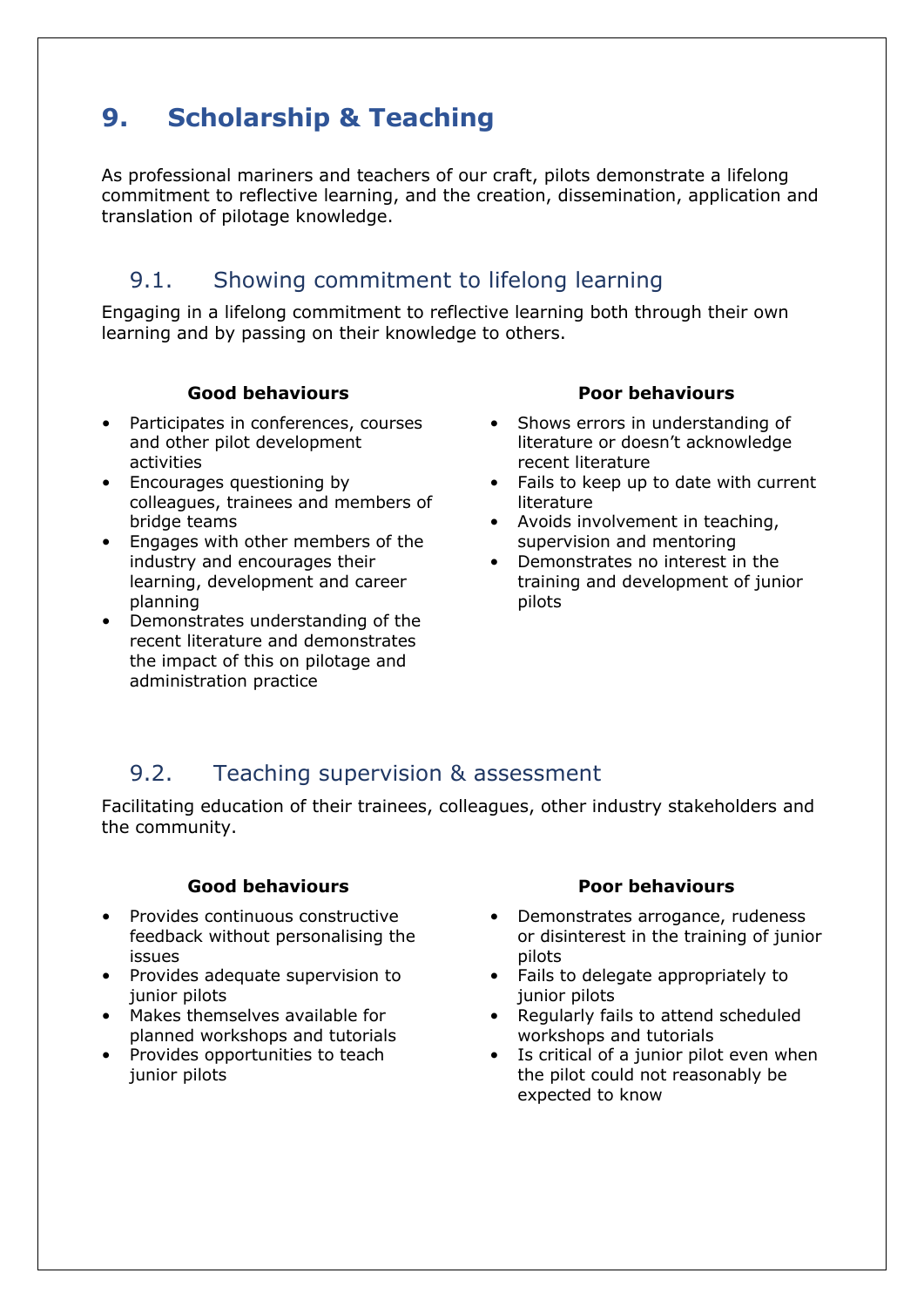# 9.3. Improving pilotage practice

Evaluating or researching pilotage practice, identifying opportunities for improvement and implementing change at individual, organisational and industry levels.

#### **Good behaviours**

- Strives to improve pilotage practice through research, innovation and audit of outcomes
- Actively promotes best practice and evidence-based pilotage
- Alters practice if performance is shown to be suboptimal
- Always looks for better solutions to improve performance

#### **Poor behaviours**

- Ignores the evidence-base regarding emerging technologies and techniques
- Promotes a 'it works for me, therefore it is right' approach in the absence of appropriate evidence
- Fails to inform industry stakeholders when a practice is innovative or new

## Measuring Performance

- Multi source Feedback, particularly from trainees
- Records of conferences and courses attended
- Reports and synopses of conferences, seminars and courses
- Personal learning portfolios
- Feedback and evaluation of teaching and mentoring sessions
- Evaluation and follow-up of personal and organisational improvement activities

- AMPI Workshops
- Workplace Training and Assessment Certificates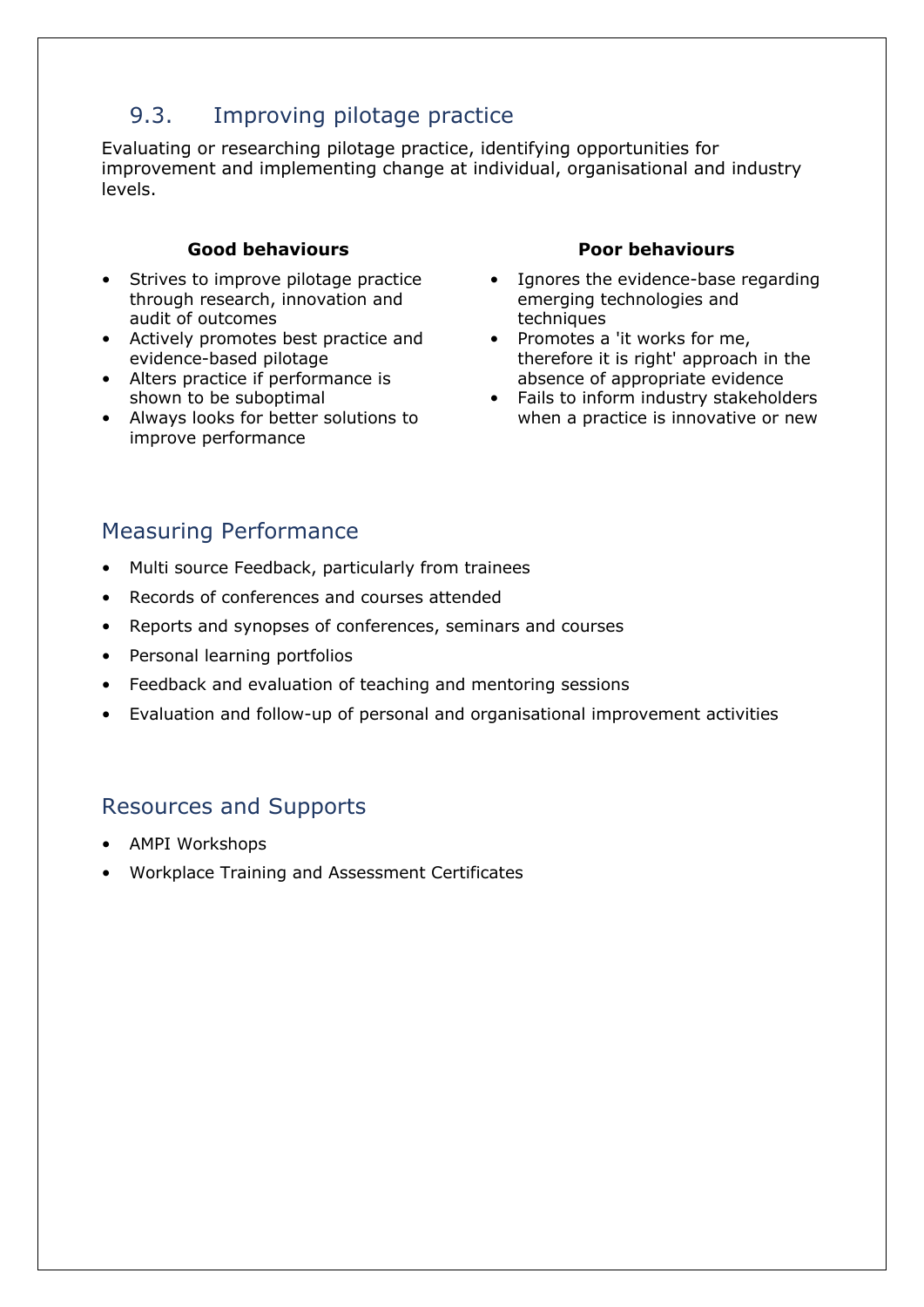# **Assessment Tools**

Assessing performance is different from assessing competence, and there is a variety of tools available for the assessment of a pilot's competence and performance.

Many pilots will be familiar with assessment tools used at trainee levels and which focus on the assessment of competence. These are typically used as part of examinations during training, and many will have been involved in using these assessment tools with their trainees. Examples of some of the tools that are used to assess competence are Multiple Choice Questions, Short Answer Questions, Written Tests, Ship Simulation Exercises, Manned Model Exercises and Direct Observation by a Check Pilot.

With pilots, the aim is to measure performance in all competencies and most pilots perform well across all areas. However, when there is a question about a pilot's performance, it frequently relates to problems in several different areas of competence.

#### Self-assessment

One of the purposes of this guide is to present examples in all competencies for a pilot to assess their own performance against examples of good behaviour. Whilst there is obviously benefit in this, it does require insight into the issues of less than acceptable performance that the individual recognises and seeks to correct.

Through completion of incident reporting, pilots also maintain a record (log) that demonstrates their commitment to lifelong learning. This record, in combination with the self-assessment described above provides a valuable aid to reflection on competence and performance.

### Assessment by others

The aim of training is to ensure that a trainee has knowledge and skills in all competencies, and one role of the trainers and supervisors is to assess their competence and performance in each area. When performance is considered to be below the expected level, the issue can be discussed in a non-judgemental, open and fair manner. This will involve verifying the facts by talking to a number of people, including the pilot concerned and reviewing all the evidence. It is also important to be aware of any bias, "spin", interpretations or assumptions that may have been made.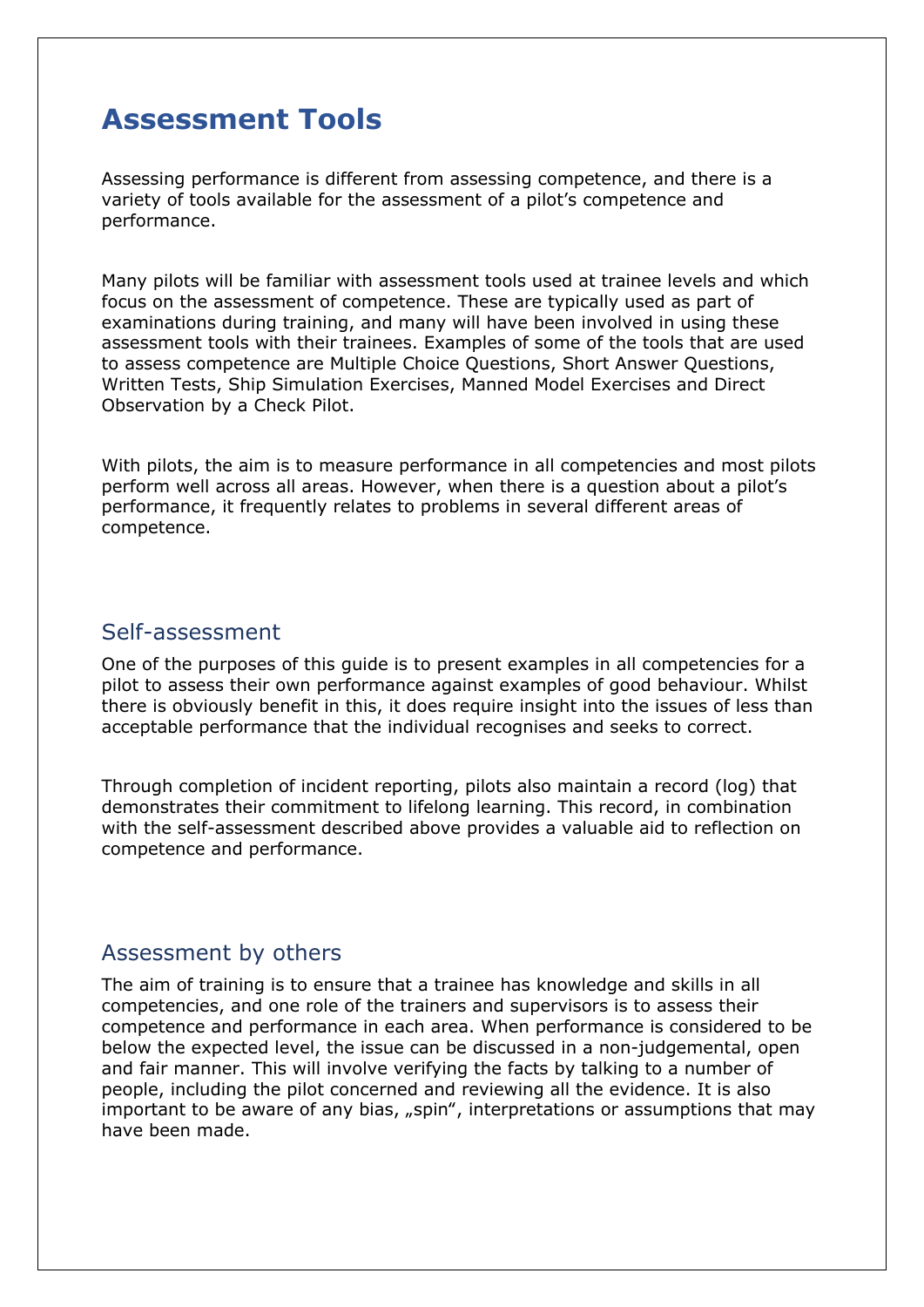Addressing the pilot who is underperforming is more difficult but needs to follow a similar process. Confidentiality, a non-judgemental supportive approach, the unbiased opinions of peers and reference to explicit examples of the underperformance are integral to achieving a successful change in behaviour.

Examples of assessment tools that are likely to be useful in reviewing pilots are described below.

### Pilot audit and peer review

AMPI encourages all pilots to participate in an annual peer-reviewed audit.

Outcome audit measures performance, particularly in the areas of technical expertise and of judgement and decision-making.

It is the systematic, critical analysis of the quality of pilotage that is reviewed by peers against explicit criteria or recognised standards, and then used to further inform and improve pilotage practice.

The sorts of questions that we might have to answer from an audit are:

- Is the management of pilotage practice consistent with the current literature and evidence-based practice?
- Does the pilot follow the standard guidelines?
- Are the outcomes of the pilotage acceptable?
- Are any investigations appropriate?

Further information, about pilot audits, is available from AMPI

### Performance review

There is potential benefit of a routine annual performance review provided that it follows an agreed format and content across all competencies, that it involves the Pilotage Management, and that it is not used to denigrate pilots. Performance review implies agreeing what performance is expected prior to the period being reviewed. Therefore, each pilot must be engaged and agree to the process prior to the review period.

### Review of complaints and adverse incidents

In practice, a review of a complaint or adverse incident is currently the most commonly used assessment tool. It usually relates to an individual pilot and occurs following a perceived incident of poor performance. Most pilot services have mechanisms for dealing with these reviews.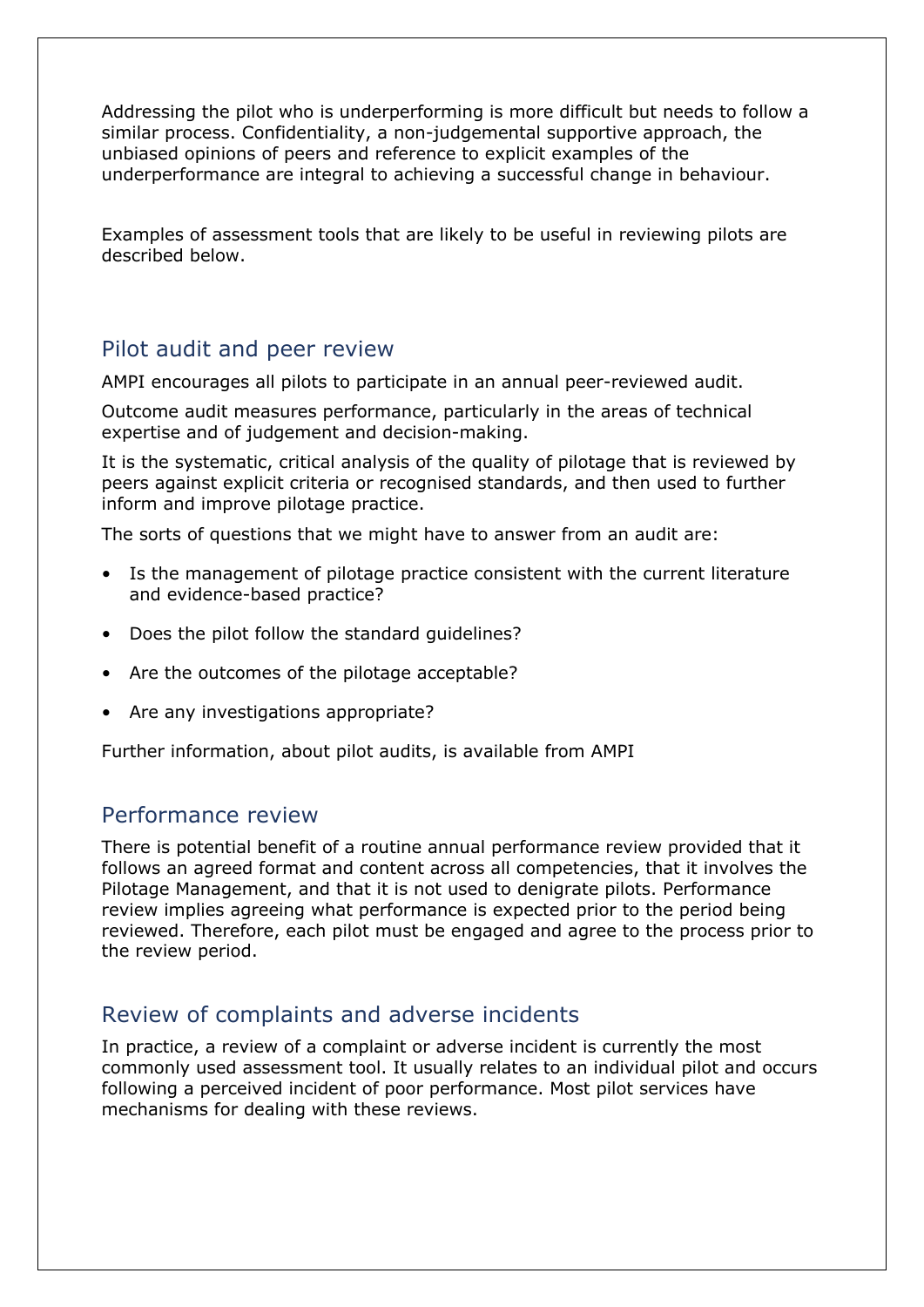### Multi-source feedback

Multi-source feedback (including 360-degree feedback) is the process whereby assessment of aspects of performance can be made by a range of colleagues (management, peers, trainees) and/or industry stakeholders.

Done in a comprehensive and sensitive manner, multi-source feedback can provide valuable information, but it can be time consuming.

One approach is to break down the process into components that may include:

- Supervision and support for junior pilots and trainees
- Teamwork feedback from other service providers. (agents, tug operators, terminal staff)
- Communication can be assessed by observing an interaction or by asking bridge teams about how they felt their pilot communicated with them
- Management and leadership organisation and setting standards can be assessed by peers and trainees
- Direct observation, for example of a pilotage by an independent assessor or peer. This may be appropriate if there were a specific problem to address and the pilot recognises there is a problem, struggles to understand the full extent or nature of the problem and is willing to ask a colleague to join him/her to give constructive criticism and comment
- Customer satisfaction surveys

### Specific Pilot competencies

The behavioural markers outlined in this handbook provide a guide across the competencies about the standards of good behaviour that are recognised as 'aspirational', together with examples of poor behaviours that may indicate the need for remediation or support.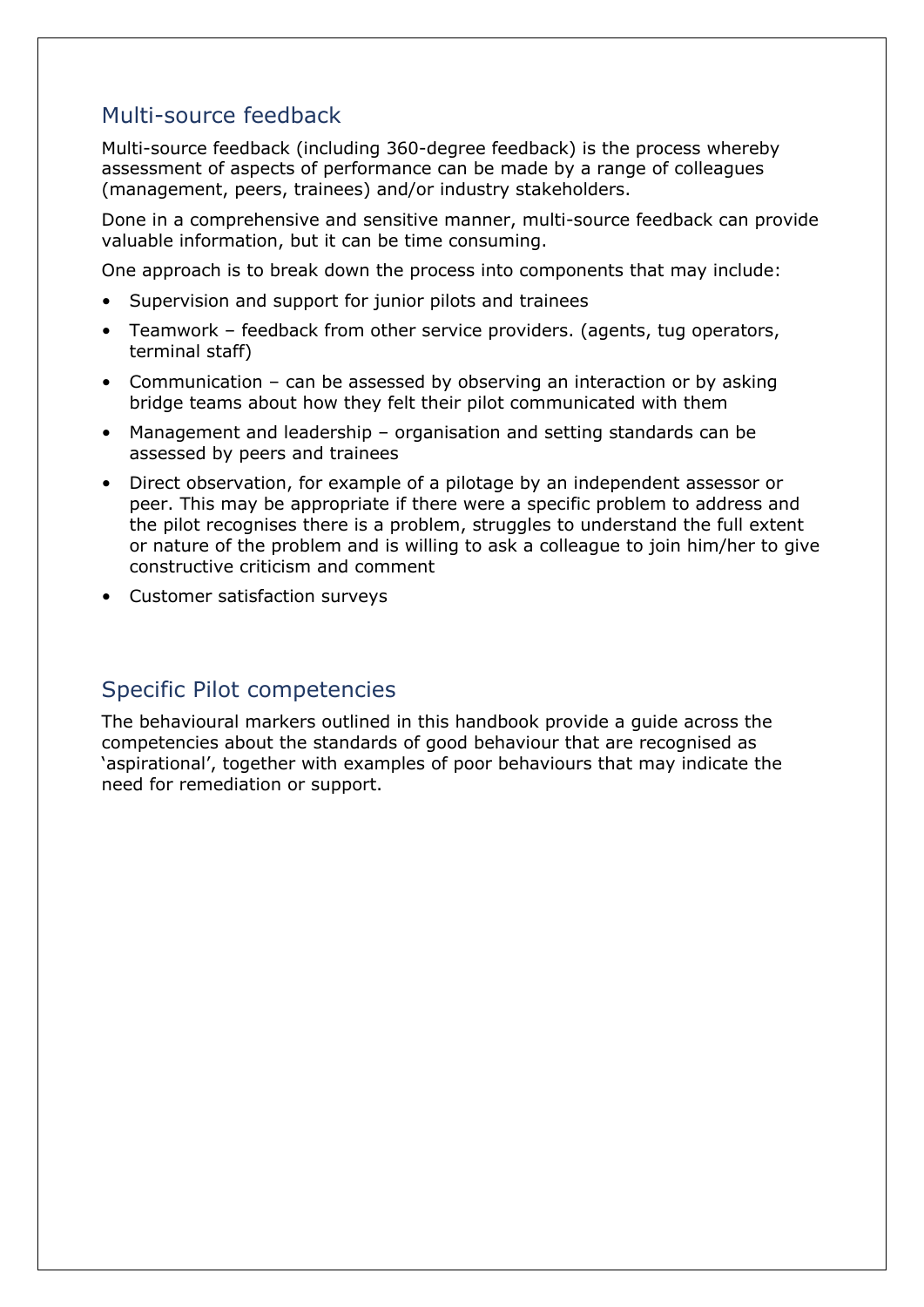# **Support for Marine Pilots**

AMPI encourages all pilots to recognise and discuss the challenges facing them and to ensure that self-care is part of managing professional life.

### Self-Care

Self-care involves taking care of your physical, mental and emotional health. It also involves eating, sleeping and living well. To ensure pilots enjoy their work and leisure, priorities and boundaries need to be set.

Pilots are at risk from stress, burnout and a range of illnesses. We have a responsibility to be alert to our symptoms and to seek appropriate professional care.

### Consult your General Practitioner

Pilots are encouraged to regularly visit a General Practitioner they trust to manage their health care. Encourage your colleagues to do the same. By allowing a doctor to objectively manage your health, you will be free to do what you do best concentrate on safe and efficient piloting.

### Support Networks and Friends

Maintaining an effective support network is recognised by many specialties in many countries as being the single most important means by which professionals can maintain balance and health in their lives. Support networks can include management and peers, colleagues, structured support networks and personal support from family and friends.

Many pilots find it invaluable to select one or two "pilot friends" who are available to help and support in stressful times. This arrangement is best made proactively before specific incidents or trouble occurs.

### Strengthening your Skills

There are a number of professional development opportunities and tools available that promote and strengthen skills for managing the challenges and pressures of a pilot's work. These include time and practice management skills, coping with stress and burnout, conflict resolution and self-care strategies for the healthy pilot.

### Peer Support Networks

AMPI established and continues to finance a Peer Assistance Network to give support to Marine Pilots and their families.

PAN Members are Marine Pilots who come from a variety of ports around Australia we are trained and committed to supporting the well-being of our peers.

Details can be found on the AMPI website.